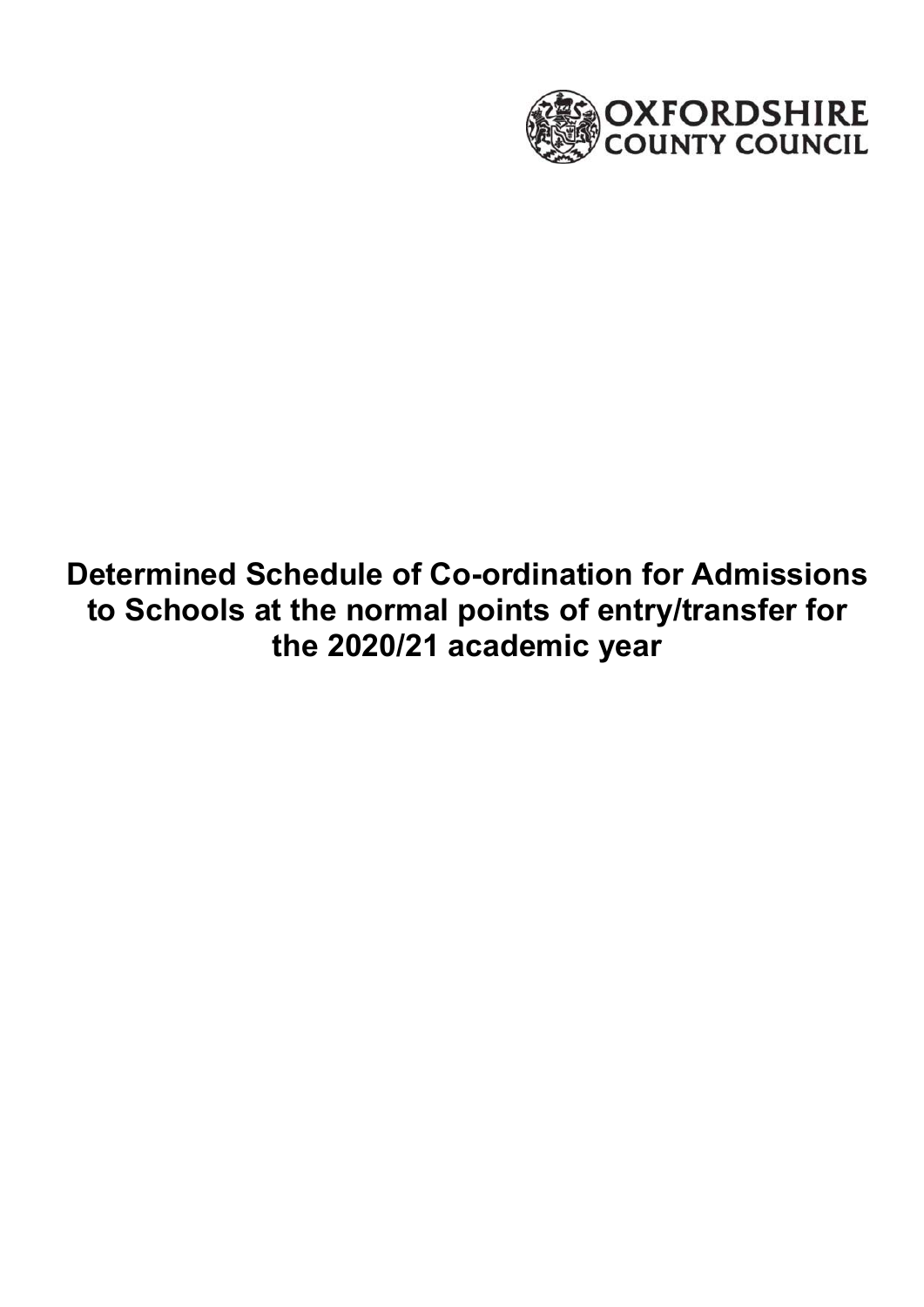### **1. Introduction**

- 1.1 A glossary of key terms used in the scheme is shown at Annex A.
- 1.2 The scheme covers all state-funded mainstream infant, junior, primary and secondary schools in Oxfordshire, as well as studio schools and University Technical Colleges, for the normal admissions round for the 2020/21 academic year. It specifically covers the following:
	- Phases that will use the 'primary transfer phase' dates:
		- entry to the Reception year group (children born 1 September 2015 to 31 August 2016)
		- $\triangleright$  transfer from Year 2 in an infant school to Year 3 in a junior or primary school (children born 1 September 2012 to 31 August 2013)
	- Phase that will use the 'secondary transfer phase' dates:
		- $\triangleright$  transfer from Year 6 in a primary or junior school to Year 7 in a secondary school (children born 1 September 2008 to 31 August 2009)
	- Phase that will use the 'UTC/Studio transfer phase' dates:
		- $\triangleright$  transfer from Year 9 in a secondary school to Year 10 in a Studio School or University Technical College (UTC) (children born 1 September 2005 to 31 August 2006)
- 1.3 An outline of key dates in the 'primary transfer phase', 'secondary transfer phase' and 'UTC/Studio transfer phase' is shown at Annex B.
- 1.4 The Local Authority (LA) will coordinate admissions and act as the 'clearing house' for all applications for the normal phases of transfer listed in 1.2 above.
- 1.5 The coordinated scheme for admission is an 'equal preference' scheme. This means that, when the admission rules need to be applied, or when there are vacancies and there is no need to apply the admission rules, if more than one of the listed schools can be offered, the one offered will be the one that has been ranked the highest by the parent.
- Community and Voluntary Controlled schools in Oxfordshire. The LA is the Admission 1.6 The coordinated admission scheme is part of the published admission arrangements for all Authority for these schools and is responsible for determining whether places can be offered and offering any places at the schools concerned.
- 1.7 The coordinated admissions scheme will also become part of the published admission arrangements, for all Own Admission Authority (OAA) state-funded schools in Oxfordshire, including all Academies, Foundation Schools, Free Schools, Studio Schools and University Technical Colleges (UTCs) once this scheme has been adopted by the schools concerned.
- 1.8 Studio Schools and UTCs may opt out of the scheme. However, if any Studio School or UTC wishes to opt out of the scheme for entry in September 2020, they must inform the LA in writing by the last working day in February 2019.
- 1.9 Any applications for admission received directly by schools for any transfer phase outlined in 1.2 above must be passed to the LA, which is the 'clearing house' for all applications for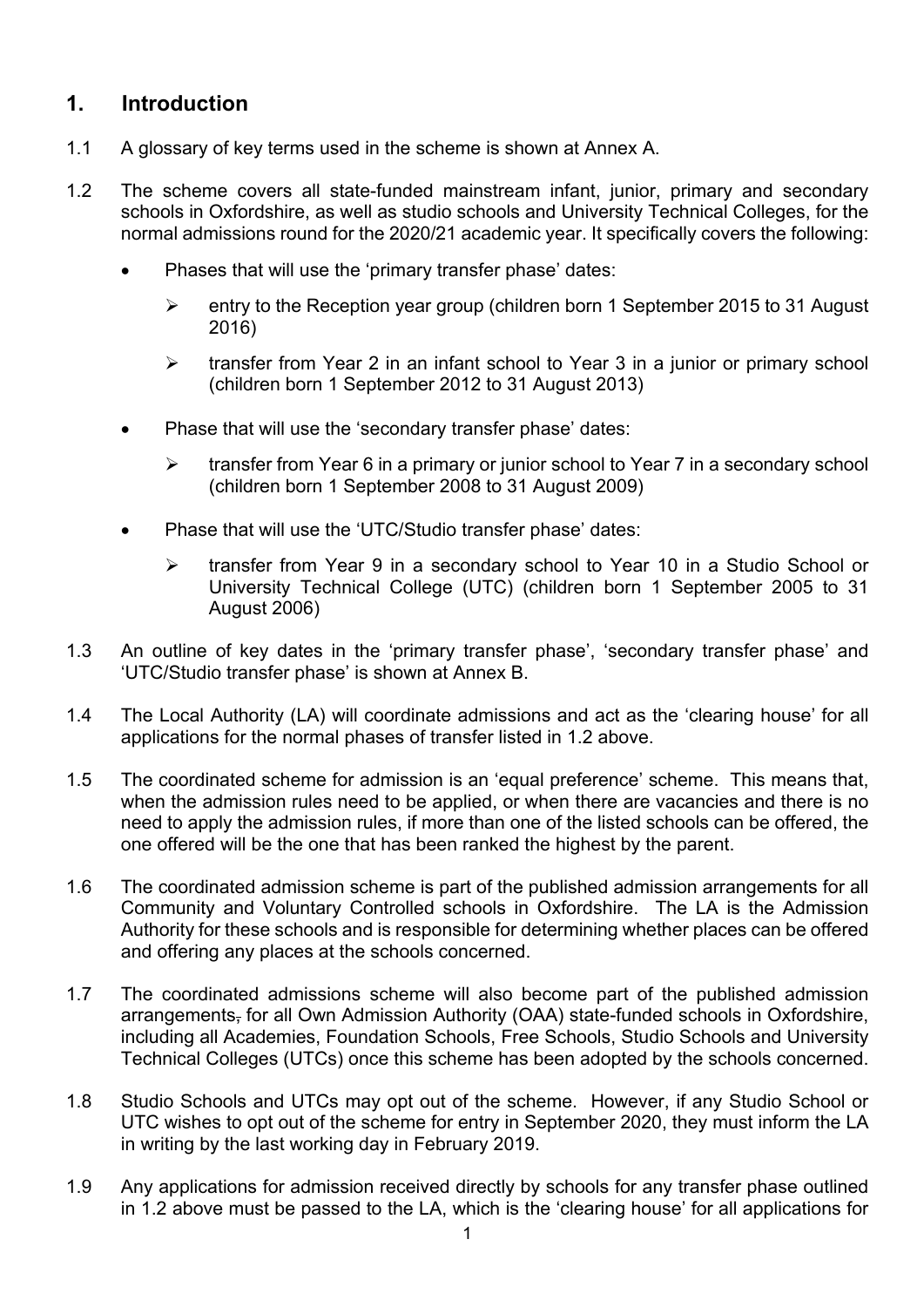these phases.

- 1.10 When applying for a transfer for any of the phased transfers listed in 1.2 above, the applicant (parent) will receive no more than a single offer of a place.
- 1.11 Relevant information concerning a preference for a school as part of one of the transfers listed in 1.2 above, will be shared securely with other LAs where a preference has been requested for a school in that LA's area. This is in line with the General Data Protection Regulations and the 2018 Data Protection Act.
- 1.12 The LA will publicise the coordinated admissions process for each phase of education. This will be done by:
	- publishing a composite prospectus online by 12 September 2019 for children due to start the Reception year group for the first time called "Starting School";
	- publishing a composite prospectus online by 12 September 2019 for children due to transfer from infant school to junior or primary school called "Stepping Up";
	- transfer from Year 6 in a junior or primary school to Year 7 in a secondary school called publishing a composite prospectus online by 12 September 2019 for children due to "Moving On";
	- publishing a composite prospectus online by 12 September 2019 for children able to transfer from Year 9 in a secondary school to Year 10 in a Studio School or UTC called "Further Steps";
	- publicising coordinated admission arrangements on the LA public website;
	- producing posters and/or other advertising information;
	- making arrangements to enable parents to apply online or on paper;
	- writing to parents of children regarding the possibility of transferring from Year 9 in a secondary school to Year 10 in a Studio School or UTC.
- 1.13 The Governing Bodies or Academy Committees and/or Directors of OAA schools covered by the scheme remain responsible for setting admission rules, applying them and determining the offer of places. Where an OAA school consults on a change to its admission arrangements and/or rules, which it must at least once every seven years or when a change is made to those arrangements or rules (whichever happens sooner), it must consult, determine and publish according to the timescales laid down in the School Admissions Code 2014.
- 1.14 For all OAA schools, the parent will receive the official offer from the LA as the 'clearing house' made on behalf of the school or Governing Body or Academy Committee or Directors. Offers for the transfer phases listed in 1.2 above **must not** be sent directly by the school, Governing Body, Academy Committee, or Directors.

### **2. The Application**

- 2.1 As outlined in 1.12 above, the LA will make arrangements to enable parents to apply online for any of the transfers outlined in 1.2 above. Online applications will be the principle means of application.
- 2.2 It will also be possible to apply on paper.
- 2.3 There are 4 paper application forms which are used for all the phases listed in 1.2 above: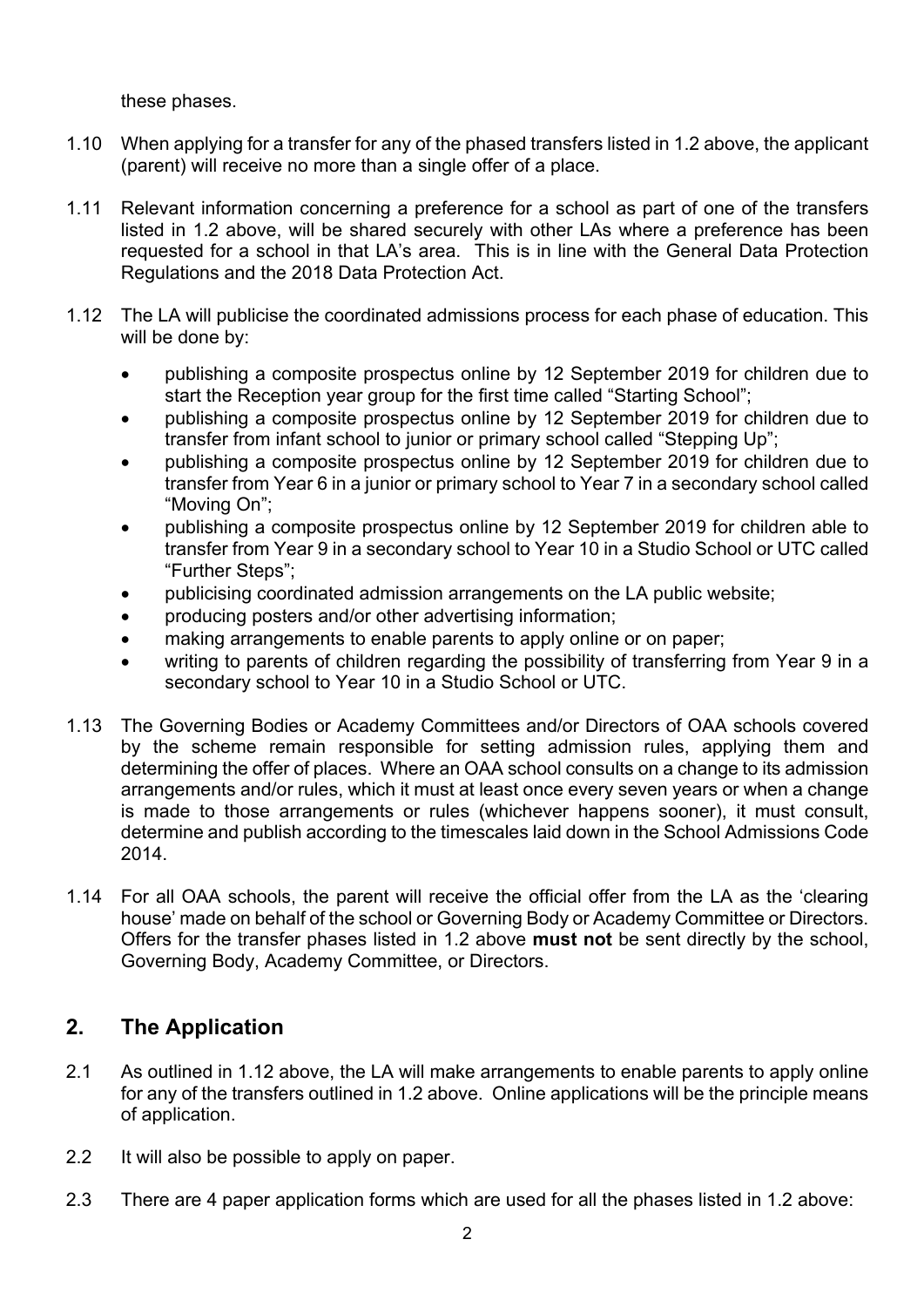- CAF (PRIMARY) for entry to the Reception year group;
- CAF (JUNIOR) for transfer from Year 2 in an infant school to Year 3 in a junior or primary school;
- CAF (SECONDARY) for transfer from Year 6 in a primary or junior school to Year 7 in a secondary school;
- CAF (UTC/Studio) for transfer from Year 9 in a secondary school to Year 10 in a Studio School or University Technical College (UTC).
- 2.4 Information about how to apply for and obtain a school place will be available online through the LA website. This is the principle means of communication. All parents will need to use the relevant online process or the relevant paper form to express a preference for a child's admission to any state-funded mainstream school in England.
- 2.5 Parents of children resident in Oxfordshire will be able to request a maximum of 4 preferences on their application (online or paper). These preferences can be for any statefunded mainstream school in England.
- 2.6 Parents of children resident in Oxfordshire who wish to apply for a transfer for their child from Year 9 in a secondary school to Year 10 in at a state-funded mainstream Studio School or UTC outside Oxfordshire in the normal transfer phase will need to apply online or on paper direct to the Studio School or UTC. This is because most LAs no longer offer a coordinated admissions process for this phase of transfer and most Studio Schools and UTCs outside Oxfordshire directly process applications.
- 2.7 Parents whose children are resident in England but outside Oxfordshire who wish to apply for a place for their child at a state-funded mainstream Oxfordshire school will need to apply online or on paper via the home LA where their child lives for the following transfers:
	- for entry to the Reception year group:
	- for transfer from Year 2 in an infant school to Year 3 in a junior or primary school;
	- for transfer from Year 4 in a first school (outside Oxfordshire) where the child lives in Oxfordshire to Year 5 in a primary (in Oxfordshire);
	- for transfer from Year 6 in a primary or junior school to Year 7 in a secondary school.
- need to apply online or on paper via Oxfordshire County Council. This is because most LAs 2.8 Parents whose children are resident in England but outside Oxfordshire who wish to apply for a transfer for their child from Year 9 in a secondary school to Year 10 in at a state-funded mainstream Oxfordshire Studio School or UTC Oxfordshire in the normal transfer phase will no longer offer a coordinated admissions process for this transfer phase.
- 2.9 Parents whose children are resident outside England (e.g. Wales, Scotland, Northern Ireland or overseas) who wish to apply for a place for their child at a state-funded mainstream Oxfordshire school on the basis that they will be moving to Oxfordshire in the future, will need to apply online or on paper via Oxfordshire County Council for any transfer listed in 1.2 above.
- 2.10 The application form (whether online or paper) will be used for the admission of pupils in the specified year. The form and/or the accompanying notes will also: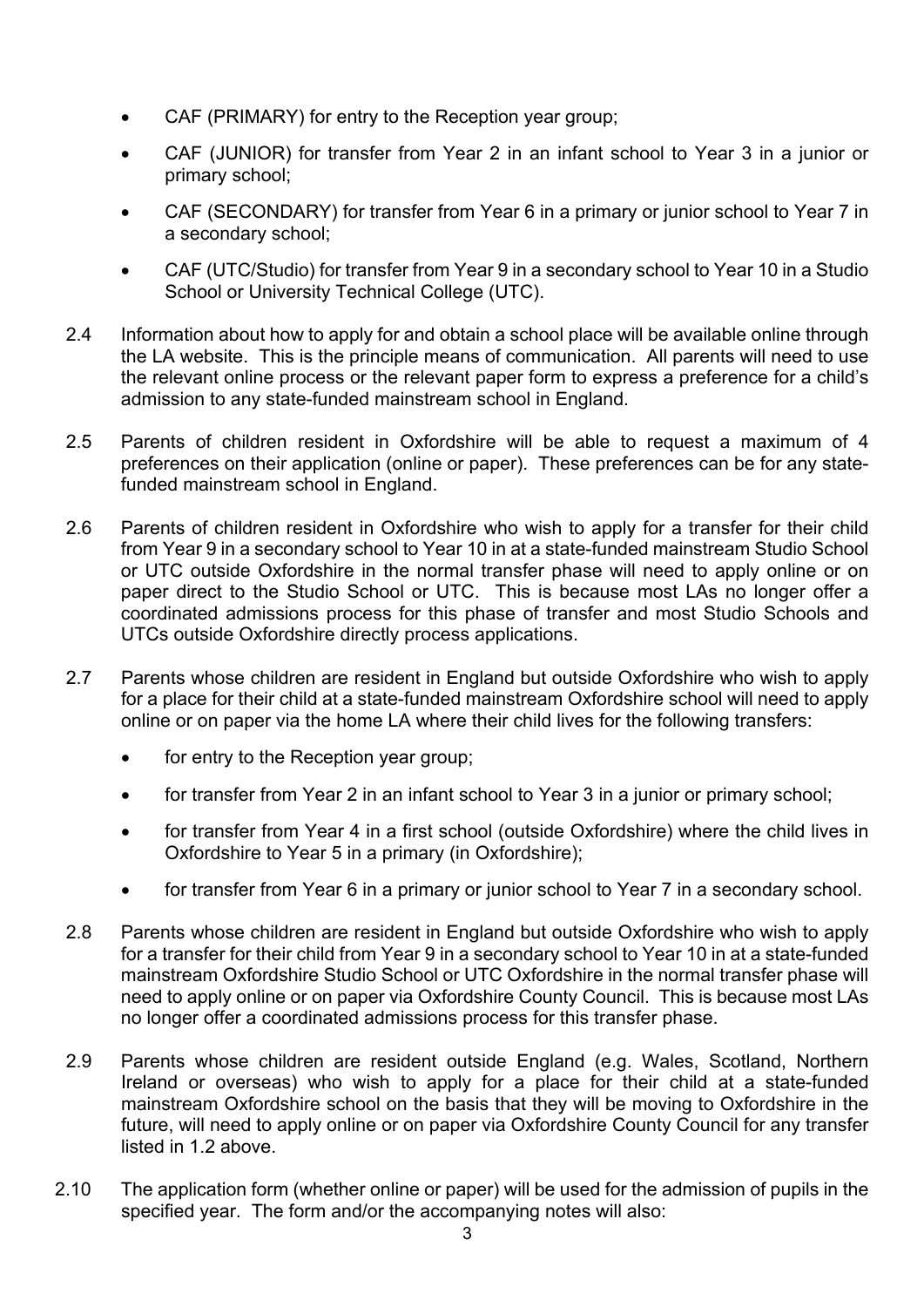- state the closing date for the transfer phase;
- allow the parent to express preferences for (**up to four**) schools ranked in order of preference where the first preference is the school most wanted;
- explain that the parent will receive a maximum of one school place offer on Offer Day (see 6.1 below) for their child as a result of the application they have made via the coordinated admissions scheme;
- explain that, subject to the availability of places and the application of the oversubscription criteria, parental preference will be complied with (i.e. a place at the highest preference school will be offered unless it cannot because no places are available or there are too many other applicants with a higher criterion or living closer to the preferred school);
- enable the parent to give reasons for their preference(s) for the school(s) listed;
- enable parents who wish to, to state whether their child belongs to a particular faith, for example the Catholic Church or the Church of England, or have other reasons of faith for requesting a particular school;
- enable parents to provide other reasons for their preference(s) where relevant (e.g. that they work at a school where priority is given to 'children of staff' within the oversubscription criteria).
- 2.11 The LA will take all reasonable steps to ensure that parents with children of the appropriate age, resident in Oxfordshire or attending a school in Oxfordshire, are provided with information on the key features of the coordinated admissions scheme. This will include making arrangements for parents to apply (online or by making a paper form available) and explaining the admissions process and the admission rules for all state-funded mainstream schools in Oxfordshire. The primary means of providing this information will be online.
- 2.12 The Governing Body or Academy Committee or Directors of any state-funded mainstream OAA school included in this scheme may request parents who wish to list, or have listed, that school on the application to provide additional information to the school on a SIF (Supplementary Information Form). When this is requested, the details and procedural arrangements must be consistent with the requirements of the 2014 School Admissions Code and the coordinated admission scheme. Information cannot be requested on the SIF that is specifically prohibited by the School Admissions Code 2014.
- 2.13 If parents complete an application and have listed a state-funded mainstream OAA school on the form but they have not completed any SIF for that school, the application will still be valid. However, if a parent does not complete a SIF this may affect the criterion under which their child is considered.
- 2.14 If parents complete a SIF for a state-funded mainstream OAA school but do not request a place at that school on the application, the SIF on its own cannot be considered as an application for a place and the child cannot be considered for a place at that school. The SIF is a device to collect additional information not covered by the LA application process to enable the Admissions Authority of the state-funded mainstream OAA school to make an admissions decision based on its oversubscription criteria.
- 2.15 Where the Governing Body or Academy Committee or Directors of a state-funded mainstream OAA school request completion of a SIF, the closing date for this SIF **must be** the same as the closing date for the relevant transfer phase (see 3.2 below), unless a different return date has been consulted upon, determined and published by the Admissions Authority of the school. The Governing Body or Academy Committee or Directors of a state-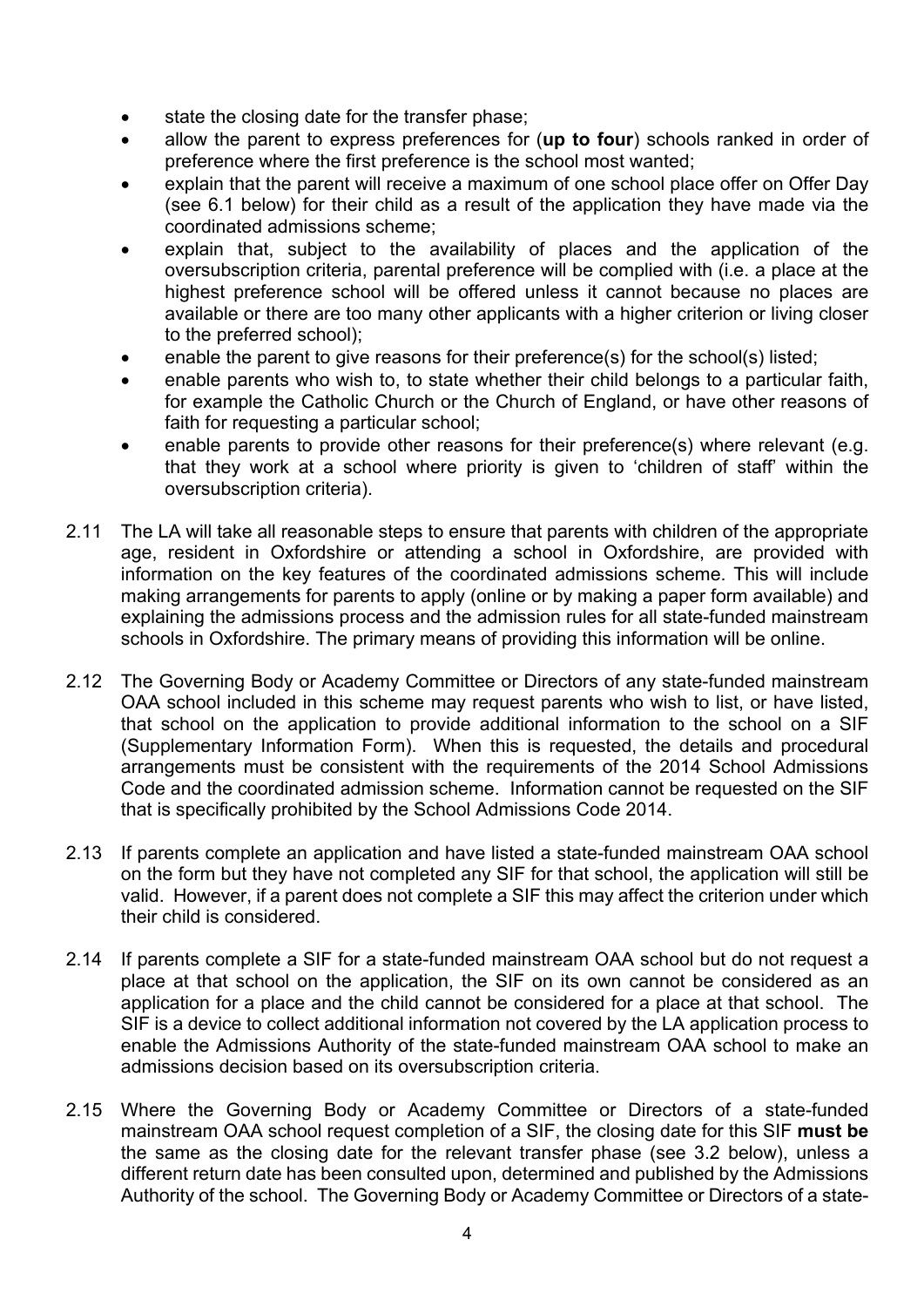funded mainstream OAA school **must not** contact an applicant and request completion of a SIF after the school has received the list of applications to consider for places (see 5.6 below).

2.16 After the closing date of the relevant transfer phase (see 3.2 below), all mainstream statefunded schools in Oxfordshire will be provided with information on the number of first, second, and third preferences received by the LA on their behalf.

### **3. Opening and Closing Dates**

- 3.1 The transfer phases in 1.2 (above) will open according to the following schedule:
	- 00:01 (12.01am) on Thursday, 5 September 2019 for **all** applications for the following phases:
		- $\triangleright$  transfer from Year 6 in a primary or junior school to Year 7 in a secondary school:
		- transfer from Year 9 in a secondary school to Year 10 in a Studio School or University Technical College (UTC).
	- 00:01 (12.01am) on Friday, 1 November 2019 for **all** applications for the following phases:
		- $\triangleright$  entry to the Reception year group:
		- $\triangleright$  transfer from Year 2 in an infant school to Year 3 in a junior or primary school.
- 3.2 The deadlines for receipt of on-time applications will be:
	- 17:00 (5pm) on Thursday, 31 October 2019 (published as National Closing Date for secondary school transfers in the 2014 School Admissions Code) for **paper** applications for the following phase:
		- $\triangleright$  transfer from Year 6 in a primary or junior school to Year 7 in a secondary school.
	- 23:59 (11.59pm) on Thursday, 31 October 2019 for online applications for the following phase:
		- $\triangleright$  transfer from Year 6 in a primary or junior school to Year 7 in a secondary school.
	- 17:00 (5pm) on Friday, 29 November 2019 for **paper** applications for the following phase:
		- transfer from Year 9 in a secondary school to Year 10 in a Studio School or University Technical College (UTC).
	- 23:59 (11.59pm) on Friday, 29 November 2019 for **online** applications for the following phase:
		- transfer from Year 9 in a secondary school to Year 10 in a Studio School or University Technical College (UTC).
	- 17:00 (5pm) on Wednesday, 15 January 2020 (published as National Closing Date for primary and junior school transfers in the 2014 School Admissions Code) for **paper**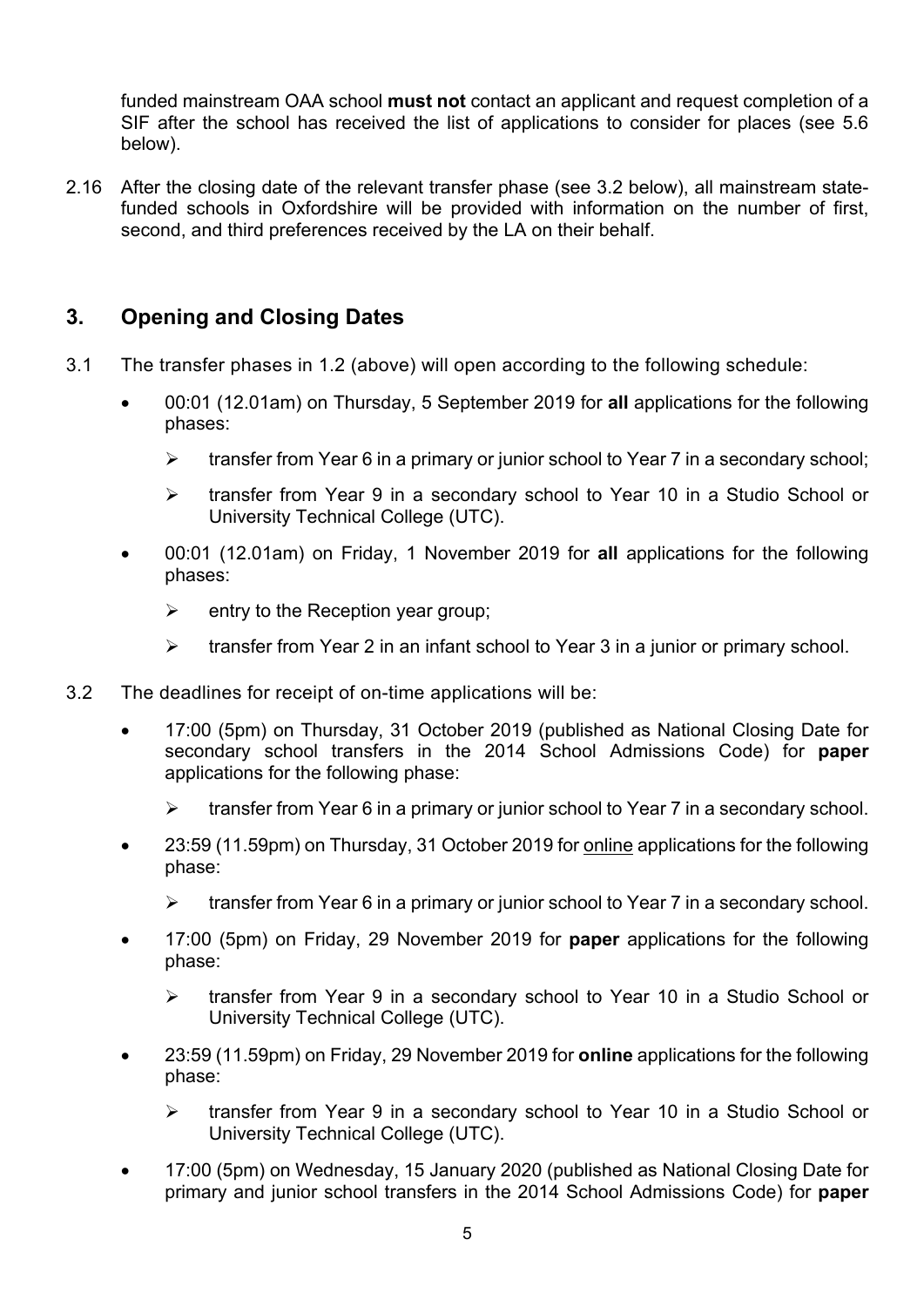applications for the following phases:

- $\triangleright$  entry to the Reception year group:
- $\triangleright$  transfer from Year 2 in an infant school to Year 3 in a junior or primary school.
- 23:59 (11.59pm) on Wednesday, 15 January 2020 for **online** applications for the following phases:
	- $\triangleright$  entry to the Reception year group;
	- $\triangleright$  transfer from Year 2 in an infant school to Year 3 in a junior or primary school.
- 3.3 All applications, and all preferences on those applications, received by the dates/times above for the relevant transfer phase will be processed as on-time applications.
- date/time above. Therefore, any application received after the dates/times for the 3.4 It will not be possible to apply online after the relevant transfer phase has closed at the relevant transfer phase above will be on paper. Such applications will be considered as late applications except in the circumstances set out in Section 4 below. Late applications will not be considered before the National Offer Day (see 6.1 below).

### **4. Late Applications**

- 4.1 All parents who need or want a school place for their child/children in one of the transfer phases set out in 1.2 above, and have not made an on-time application (online or on paper), will be asked to complete a paper application. An online application cannot be made after the deadlines shown in 3.2 above. Where appropriate, a SIF for an OAA school should also still be completed.
- 4.2 On-time applications will be considered before late applications except:
	- where the reason for the late application can clearly be shown to be the responsibility of an Admissions Authority or the LA acting as the 'clearing house'; or
	- where extenuating circumstances, which have been provided in writing in support of the application, are the reason for the late application (e.g. sudden illness or death of a close family member or the family having very recently moved to the area).
- of any late applications received after the closing date (see 3.2 above) but by the dates 4.3 A committee of three specialist LA officers will consider the extenuating circumstances below:
	- 17:00 (5pm) on Thursday, 14 November 2019 for late **paper** applications with extenuating reasons for the following phase:
		- $\triangleright$  transfer from Year 6 in a primary or junior school to Year 7 in a secondary school.
	- 17:00 (5pm) on Friday, 13 December 2019 for late **paper** applications with extenuating reasons for the following phase:
		- transfer from Year 9 in a secondary school to Year 10 in a Studio School or University Technical College (UTC).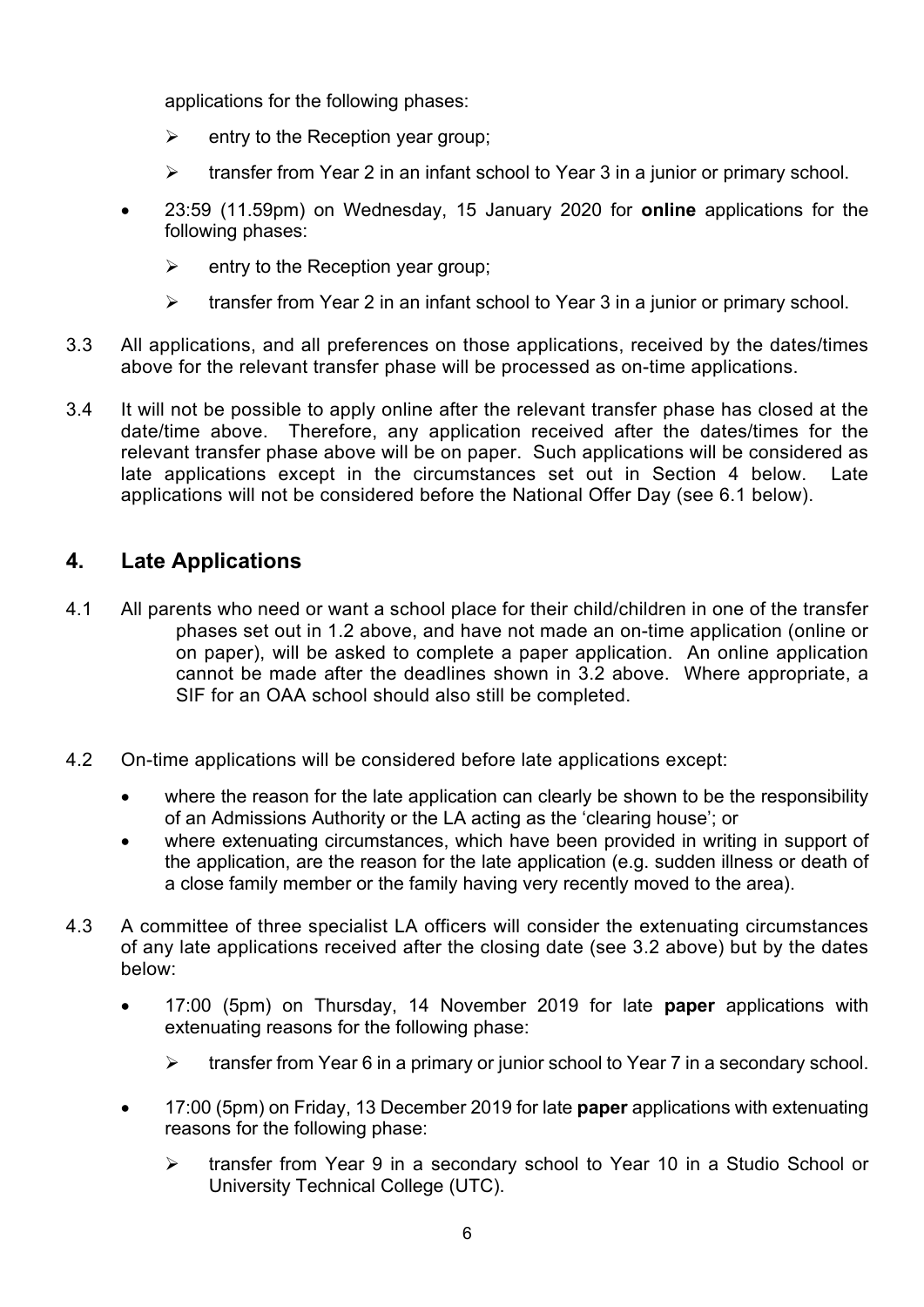- 17:00 (5pm) on Thursday, 30 January for late **paper** applications with extenuating reasons for the following phases:
	- $\triangleright$  entry to the Reception year group;
	- $\triangleright$  transfer from Year 2 in an infant school to Year 3 in a junior or primary school.
- 4.4 Therefore, if a late application is submitted it is advisable for parents to provide extenuating reasons, in writing, for the late application.
- 4.5 Late applications received prior to the response date for the relevant transfer phase (see dates at Annex B) will be considered for places at schools listed on the CAF alongside those added to the relevant Continued Interest List and any changes of preference also received by the response date during the second round of the allocation process.
- 4.6 The Procedure that will be followed when late applications are received is set out in Annex C.

### **5. Processing applications and determining offers**

- 5.1 The LA, as 'clearing house', will receive all applications.
- 5.2 The LA, as the 'clearing house', will process all applications received.
- or academies for the transfer phases in 1.2 above. Where the school is Community or Voluntary Controlled, the offer will be on behalf of the relevant Local Authority. Where 5.3 The LA, as 'clearing house', will allocate all places for state-funded mainstream schools the school is not Community or Voluntary Controlled, the offer will be on behalf of the Admissions Authority for the school (school, diocese or trust).
- oversubscription criteria if there are more applicants than places and for determining 5.4 For schools that are not Community or Voluntary Controlled, the Admission Authority for the individual school concerned retains the legal responsibility for applying the which children will be offered places.
- 5.5 Other LAs will receive complete details of every preferences for schools in that LA's area for children living in Oxfordshire for any of the transfer phases in 1.2 above. This data will include all information provided by the parent in support of the application and the rank (first, second or third) of the preference. The expectation will be that the receiving LA will pass on all information about the application, **with the exception of the rank of the preference**, where the individual school needs to consider the application, apply the oversubscription criteria and determine whether a place can be offered.
- 5.6 OAA schools or academies in Oxfordshire will receive a list of children for whom the school has been listed as a preference by the parent. The OAA school will also receive at the time information is provided about applications that have been made. This behalf of an individual child all parties at the independent appeal panel hearing will details of how many first, second and third preferences were received. However, the school **will not** be informed whether the preference is a first, second or third preference information will remain confidential between the parent and the LA, as 'clearing house', until after the allocation process has been completed. If, after the process has been completed, a place could not be offered and a school admissions appeal is lodged on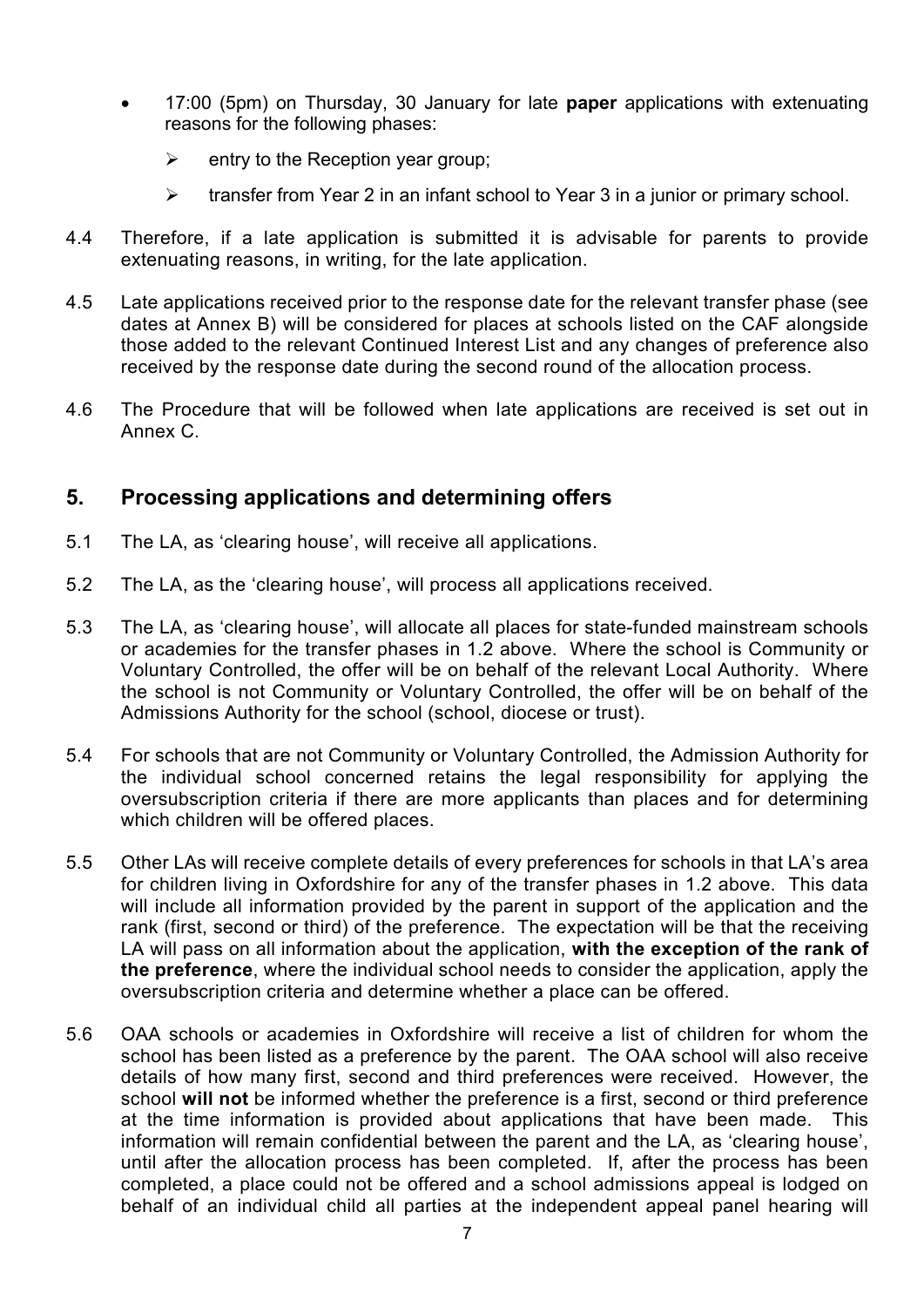receive information about the preferences expressed for that child.

- 5.7 Where a school is oversubscribed (there are more applications for places than places available), the applications will be ranked according to the determined and published admission rules and arrangements for that school.
- 5.8 The Admission Authority for each state-funded mainstream OAA school in Oxfordshire criteria set out in its determined and published admission rules and arrangements, allocation process begins. This 'ranked list' will include **all** applicants for the school, will rank the list provided by the LA, as 'clearing house', (see 5.6 above) according to the indicating the criterion and rank order in which places should be allocated when the irrespective of whether the Admission Authority believes a place can or should be offered during the allocation process. The Admission Authority **must not** refuse to rank any child for whom a preference has been received irrespective of whether the Admission Authority believes a place will or will not be offered as part of the allocation process. This means that Admission Authorities will not normally need to be contacted while the allocation process is being run for further decision making.
- 5.9 When the LA, as the 'clearing house', has received ranked information from every statefunded mainstream OAA school in Oxfordshire, the allocation process will begin.
- a rank that is high enough for a place to be offered within the Published Admission 5.10 The allocation process automatically applies the rank information against each preference for each child for the entire transfer phase to determine whether the child has Number of each preferred school.
- 5.11 During the first stage (or intermediate stage) of the allocation process, it is possible for a child to be identified as able to be offered more than one school.
- 5.12 During the first stage (or intermediate stage) of the allocation process, it is possible for a child to be identified as able to be offered none of the schools listed as preferences.
- from 'offer' to 'not required'. This will create a **temporary** space at the second or third preference school which will be available as part of the allocation process to a child who 5.13 When the intermediate stage is resolved, the status for any child identified as able to be offered a place at his/her first preference school will change from 'offer' to 'allocated'. If the child had also been identified in the intermediate stage as able to be offered a place at their second or third preference school as well, the 'offer' at the second or third preference school (if applicable) will be released and the status for that child changed was previously identified as not able to be offered a place at that school.
- 5.14 After the intermediate stage has been resolved, the LA, as the 'clearing house', will import 'offer' or 'no offer' information from other LAs.
- 5.15 If the LA, as the 'clearing house', is informed by another LA that a child living outside Oxfordshire, who has been reserved a place at an Oxfordshire school as part of the in their home LA, the child's status for the Oxfordshire school will be changed to 'not required'. This ensures that all children in England receive one offer of a school place allocation process, does not need a place because a higher preference can be offered for the relevant transfer phase.
- 5.16 If a child cannot be offered a place at the first preference school but can be **provisionally**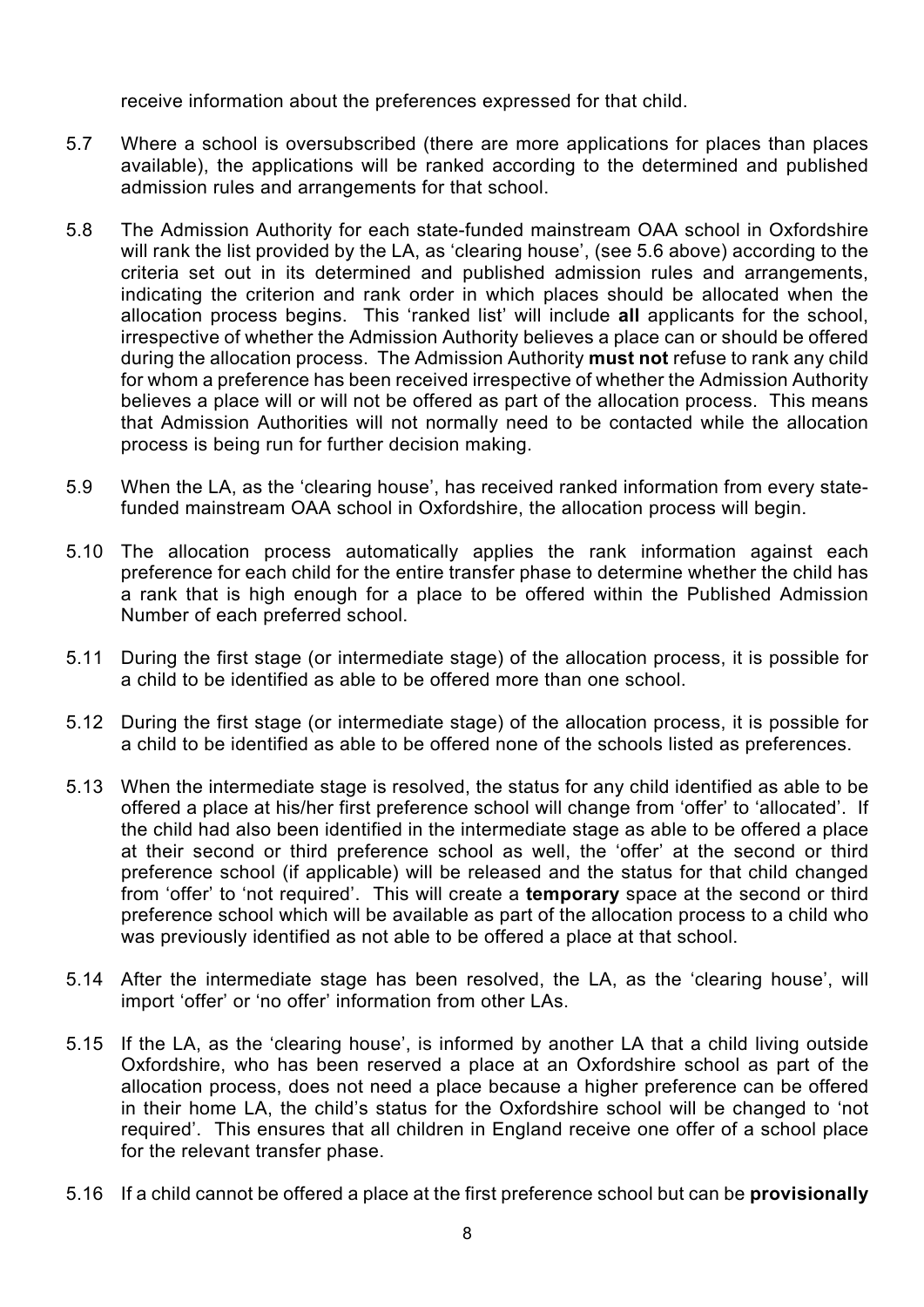available during the allocation process to be offered to a different child who was previously identified as not able to be offered a place at that school. If the child, who is offered a place at the second preference school, the LA, as 'clearing house', will hold that provisional offer, pending further changes as the intermediate stage continues to be resolved during the allocation process. If the child, who is holding a provisional offer at a second preference school, also had a status of 'offer' for his/her third preference school, this status will change to 'not required' so that a space becomes **temporarily**  holding a provisional offer at a second preference school, had a status of 'no offer' for his/her third preference school, this status will change to 'not required'.

- **provisionally** offered a place at the third preference school, the LA, as 'clearing house', will hold that provisional offer, pending further changes as the intermediate stage 5.17 If a child cannot be offered a place at the first or second preference schools but can be continues to be resolved during the allocation process.
- offer will be made by the LA, as the 'clearing house', on behalf of the Admission 5.18 The allocation process will automatically refill **temporary** spaces created at oversubscribed schools or academies with the next ranked child on that school's list who previously could not be offered a place at that school. This automatic process will be run for all schools or academies regardless of the Admission Authority for that school. Where the school is a state-funded mainstream OAA school, the automatic Authority.
- 5.19 The intermediate stage will be resolved as many times as necessary to achieve a stable state where all children have an offer status for every preferred school listed on their application and no further changes can be made.
- 5.20 When a stable state has been achieved (see 5.19 above), some schools or academies will be full (all places offered to children up to the Published Admission Number) and will still have children ranked below the last child offered a place who could not be offered places. Other schools will not be full (with less children offered a place than the Published Admission Number).
- 5.21 The LA, as the 'clearing house', will make a list of those schools that are not full.
- 5.22 For some children living in Oxfordshire, it will not have been possible to offer a place at any of the schools or academies listed as preferences on their application. For the following transfer phases, the LA, as 'clearing house', will make a list of such children and then, for each child, will identify his/her nearest available school based on the list of schools that are not full (see 5.21 above):
	- entry to the Reception year group;
	- for transfer from Year 2 in an infant school to Year 3 in a junior or primary school;
	- for transfer from Year 6 in a primary or junior school to Year 7 in a secondary school.

The LA will use its measuring policy (see Annex D) to determine the nearest available school. A new *'LA preference'* for the nearest available school will be added to that child's list of preferences and a status of *'provisional offer'* will be set for that child for that school. State-funded mainstream OAA schools and academies will not need to be provided with a list of children identified in this way so that they can consider the children as applications and determine whether they will be offered a place. Because the school will have spaces available, the LA, as 'clearing house', has the right under this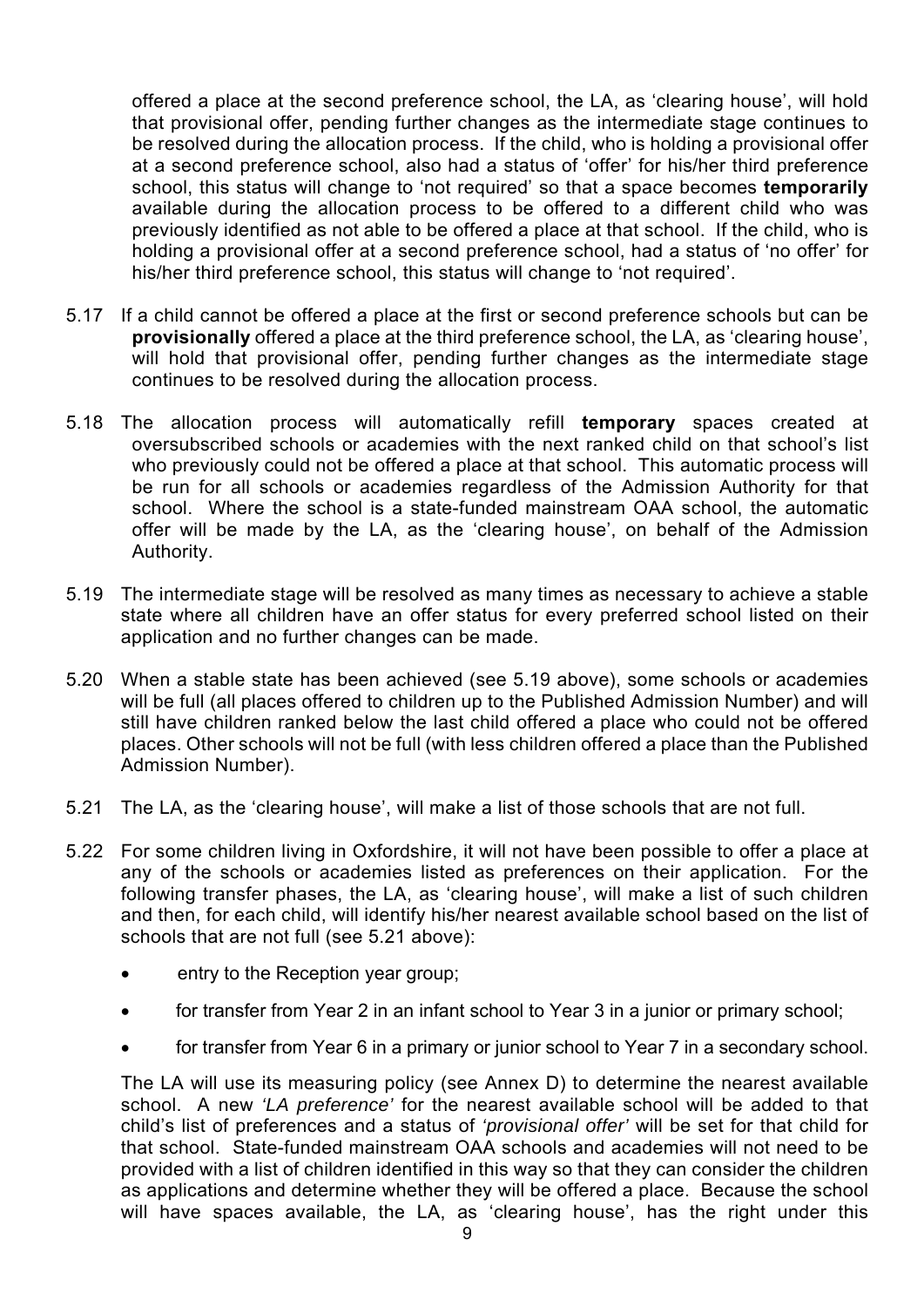funded mainstream OAA schools and academies will receive a list of such children as coordinated scheme to allocate spare places to children identified in this way. Statepart of the report they receive after the allocation has been completed (see 5.28 and 5.29 below).

- school where a place could be offered instead. This is because these children will 5.23 For some children living in Oxfordshire, it will not have been possible to offer a place at any of the schools or academies listed as preferences on their application. For the following transfer phase, the LA, as 'clearing house', will **not i**dentify an alternative already be attending secondary school provision where they can continue to attend in the following academic year without necessitating a school transfer:
	- CAF (UTC/Studio) for transfer from Year 9 in a secondary school to Year 10 in a Studio School or University Technical College (UTC).
- place at any of the Oxfordshire schools listed as preferences on their application. For these children it is the responsibility of their home LA to offer them a place at a school. If their home LA has been unable to offer a place at any of the schools or academies 5.24 For some children living outside Oxfordshire, it will not have been possible to offer a listed as preferences on their application, their home LA must follow its own process to identify and offer a suitable school for that child.
- 5.25 Sometimes an Oxfordshire school will be the nearest available school for a child who does not live in Oxfordshire. The LA, as the 'clearing house', will work closely with the home LA for the child where the home LA for the child seeks to find a nearest available school that is in Oxfordshire.
- 5.26 The allocation process will be complete when every child living in Oxfordshire, for whom an on-time application was received for the relevant transfer phase, has been offered a place at a school. This allocation process will be completed before offers are published on Offer Day (see 6.1 below), so that information can be prepared for parents to receive notification of the formal school offer on Offer Day.
	- determine whether each Oxfordshire child, that has been allocated a place at a 5.27 When the allocation process is completed, the LA, as the 'clearing house', will school in the relevant transfer phase, is eligible for free transport to his/her allocated school. This determination will be made before offers are published on Offer Day (see 6.1 below) so that information can be prepared for parents to receive notification of transport eligibility on Offer Day.
	- 5.28 When the allocation process is completed, the LA, as 'clearing house', will create information can be published on Offer Day about how places were offered at each a report of the number of places allocated at each school in the relevant transfer phase for each of the oversubscription criteria for that school. This report will be created before offers are published on Offer Day (see 6.1 below), so that school.
	- 5.29 When the allocation process is complete, the LA, as the 'clearing house', will (above) but some of these schools or academies may have been filled as part of the process of allocating places shown in 5.22 and 5.25 (above). This report will be created before offers are published on Offer Day (see 6.1 below), so that create a report of the schools or academies in the relevant transfer phase that still have places available. This report will be similar to the report compiled at 5.21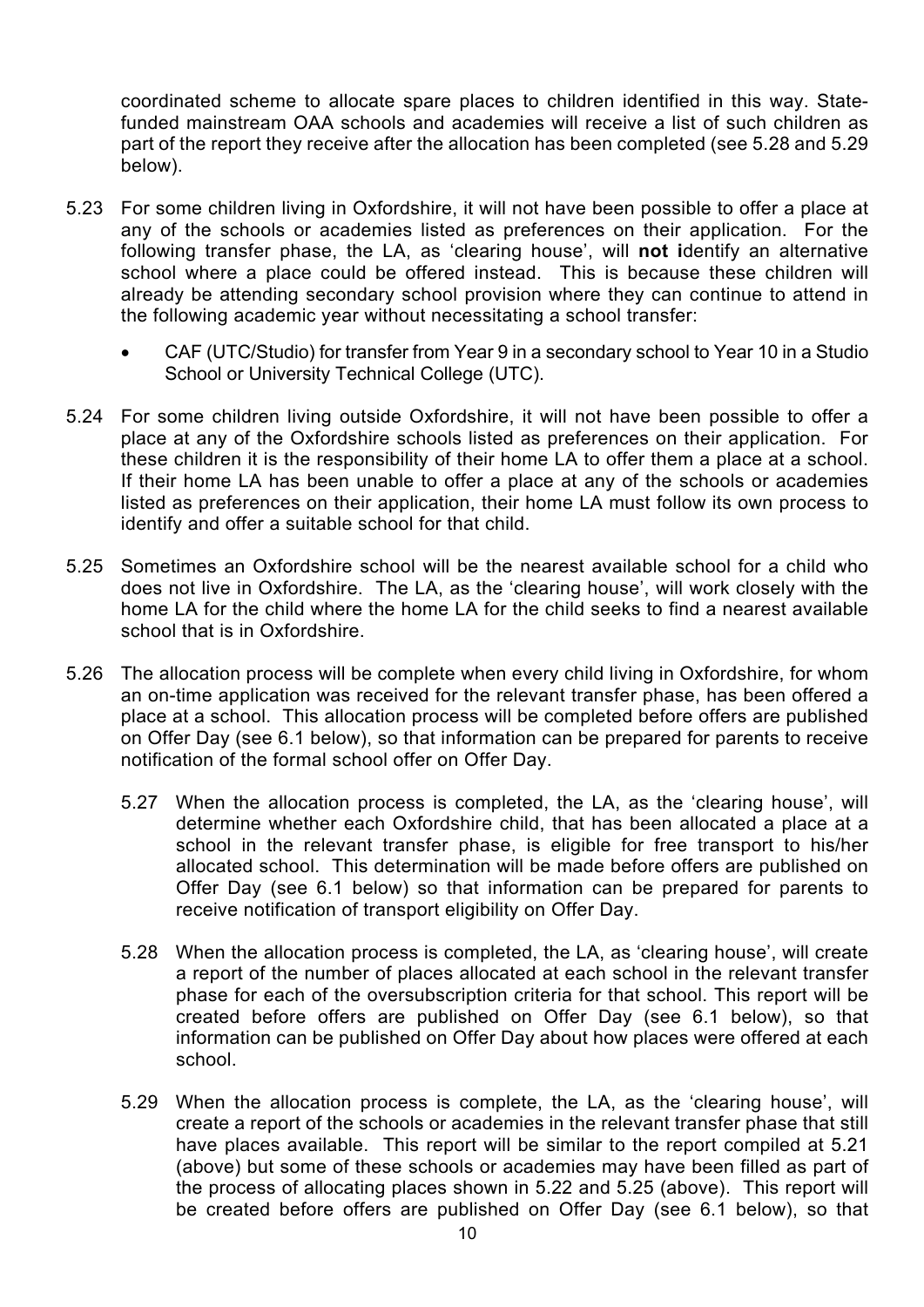parents of children who were not offered a school listed as a preference on their information can be published on Offer Day and copies of the report can be sent to application.

- second, third or LA preference) for each child and will be the first time the school who applied for the place and the name of the child's current school (if applicable). This report will be created before offers are published on Offer Day (see 6.1 below) 5.30 When the allocation process is completed, the LA, as the 'clearing house', will create a report of the names of the children allocated a place at each school in the relevant transfer phase. This report will include the ranked preference (first, will receive this information. It will also include the contact details of the parent and provided to the school as a confidential document so that the school can make prepare for Offer Day and for sending out relevant information after Offer Day.
- 5.31 When the allocation process is completed, the LA, as 'clearing house', will create preference rank (first, second or third) for each child and will be the first time the a report of the names of the children refused a place at each school that was oversubscribed in the relevant transfer phase. This report will include the school will receive this information. It will **not** include the contact details of the parent who applied for the place. This report will be created before offers are published on Offer Day (see 6.1 below) and provided to the school as a confidential document so that the school can prepare for queries from parents on Offer Day.
- 5.32 When the allocation process is completed, the LA, as the 'clearing house', will create a report of the names of the children attending each school for the following transfer phases with details of the school each child has been allocated:
	- for transfer from Year 2 in an infant school to Year 3 in a junior or primary school;
	- for transfer from Year 6 in a primary or junior school to Year 7 in a secondary school.

 This report will be created before offers are published on Offer Day (see 6.1 below) and provided to the current school as a confidential document so that the school can respond to queries from parents on Offer Day and prepare information to send to the new school to which the child will be due to transfer to in the following September.

- 5.33 When the allocation process is complete, the LA, as the 'clearing house', will create a report of the number of children attending each secondary school for the following transfer phase who have been allocated a place at a Studio School or UTC Oxfordshire:
	- CAF (UTC/Studio) for transfer from Year 9 in a secondary school to Year 10 in a Studio School or University Technical College (UTC).

 This report will be created before offers are published on Offer Day (see 6.1 below) year to transfer to a new setting. Details of the names of the students who are and provided to the secondary school as a confidential document so that the school can understand how many children may leave at the end of the academic due to transfer to a Studio School or UTC Oxfordshire **will not** be provided to the child's current secondary school before the Offer Day. This report will be created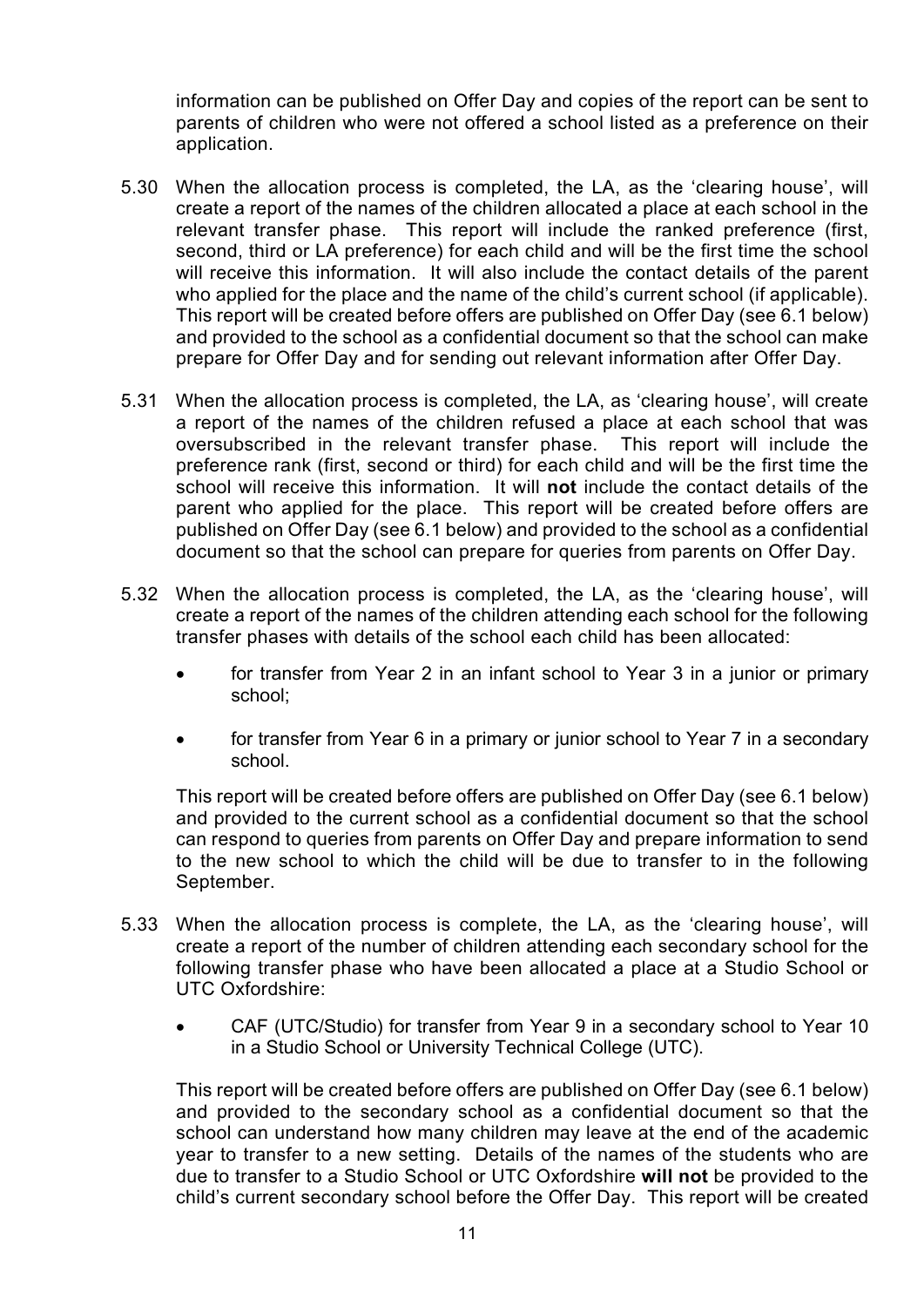and sent to the secondary schools or academies at the beginning of the second half of the Summer Term in June.

### **6. Offer Day**

- 6.1 The Offer Day for on-time applications will be:
	- Monday, 2 March 2020 (published as National Offer Date for secondary school transfers in the 2014 School Admissions Code) for the following phases of transfer:
		- $\triangleright$  transfer from Year 6 in a primary or junior school to Year 7 in a secondary school:
		- transfer from Year 9 in a secondary school to Year 10 in a Studio School or University Technical College (UTC).
	- Thursday, 16 April 2020 (published as National Offer Date for primary and junior school transfers in the 2014 School Admissions Code) for the following phases:
		- $\triangleright$  entry to the Reception year group;
		- $\triangleright$  transfer from Year 2 in an infant school to Year 3 in a junior or primary school.
- 6.2 All Oxfordshire parents who made an on-time online application for their child will be sent an email on the Offer Day (see 6.1 above) giving the result of the application. The LA, as the 'clearing house', will aim to send the email by 2pm on Offer Day.
- 6.3 The LA, as 'clearing house', **will not** send a letter by post for the following category of application:
	- an online application where a place at the first preference school was allocated and the LA, as 'clearing house', has determined the child **is not** eligible for free transport to the allocated first preference school.

The email (see 6.2 above) will be the only means of notification of the allocation of a place at a school.

- 6.4 The LA, as 'clearing house', **will** send a letter by post for the following categories of application:
	- original applications made on paper;
	- online applications where a place at the first preference school was allocated and the LA, as 'clearing house', has determined the child **is** eligible for free transport to the allocated first preference school; or
	- online applications where a place at the first preference school **was not** allocated.
- to their allocated school, a form will be provided by post for the parent to accept or reject 6.5 If the LA, as the 'clearing house', has determined that the child is eligible for free transport this offer of free transport.
- 6.6 If a place has been offered at a school that was not listed as a preference on the parent's application, the LA, as the 'clearing house', will provide a list of state-funded mainstream schools in Oxfordshire that were not full on the Offer Day for the relevant transfer phase (see 6.1 above).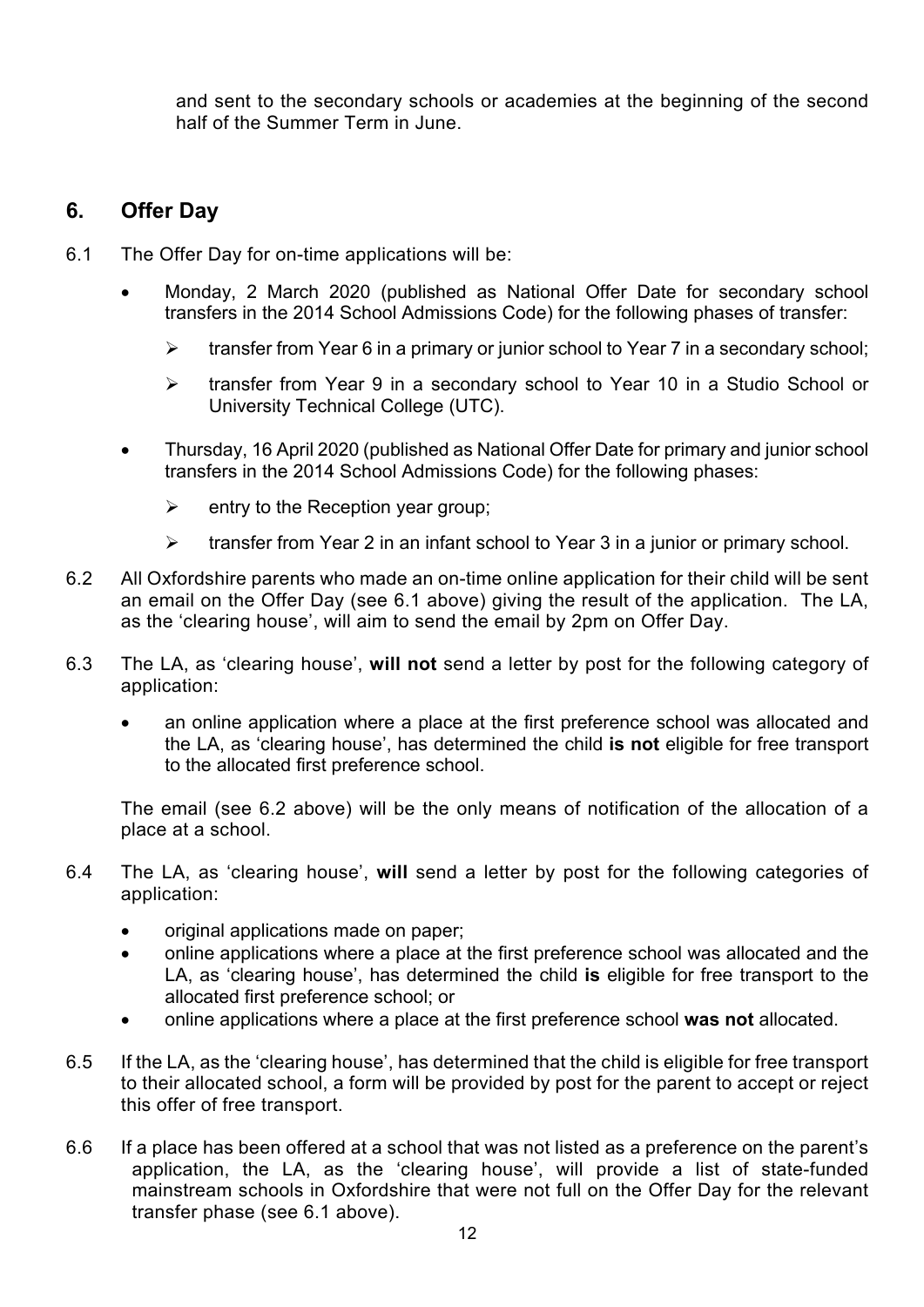- 6.7 If a place has not been offered at one or more schools or academies listed as a preference on the application, the LA, as the 'clearing house', will provide information about how the child's name can be added to a Continued Interest (or Waiting) List.
- how the parent can appeal for a place at the relevant schools or academies where a 6.8 If a place has not been offered at one or more schools or academies listed as a preference on the application, the LA, as 'clearing house', will provide information about place was refused.

#### **7. Children for whom no application has been received**

- Where no application has been received on behalf of a child who is of the correct age aware that the child is resident in Oxfordshire and the LA has not been informed of any 7.1 range for the any of the following transfer phases and the LA, as 'clearing house', is alternative educational arrangements that have been made for the child, the LA, as 'clearing house', will take appropriate steps to encourage the parent to make an application:
	- entry to the Reception year group;
	- for transfer from Year 2 in an infant school to Year 3 in a junior or primary school;
	- for transfer from Year 6 in a primary or junior school to Year 7 in a secondary school.

If necessary the LA, as the 'clearing house', will provide details of schools where places are still available after the allocation process has been completed as detailed in Section 5 (above)

- Where no application has been received on behalf of a child who is of the correct age 7.2 range for the any of the following transfer phase and the child is already receiving education in a secondary school or the LA, as the 'clearing house', is aware that the child is receiving an education suitable to his/her age, aptitude and ability, no action will be taken to encourage a parent to make an application:
	- CAF (UTC/Studio) for transfer from Year 9 in a secondary school to Year 10 in a Studio School or University Technical College (UTC)
- 7.3 If the LA, as the 'clearing house', has taken appropriate steps to enable and encourage a parent to make an application and request preferences for their child, and the parent has made neither an application nor provided information about alternative arrangements that will be made so that the child is in receipt of an education suitable to his/her age, aptitude and ability, the LA will refer the child's details to the appropriate services for tracking ('children missing education').

#### **8. Continued Interest (or Waiting) Lists**

- 8.1 For Community and Voluntary Controlled schools in Oxfordshire, waiting lists will be known as Continued Interest Lists (CILs).
- 8.2 For some state-funded mainstream OAA schools and academies in Oxfordshire, waiting lists will be known as Continued Interest Lists (CILs).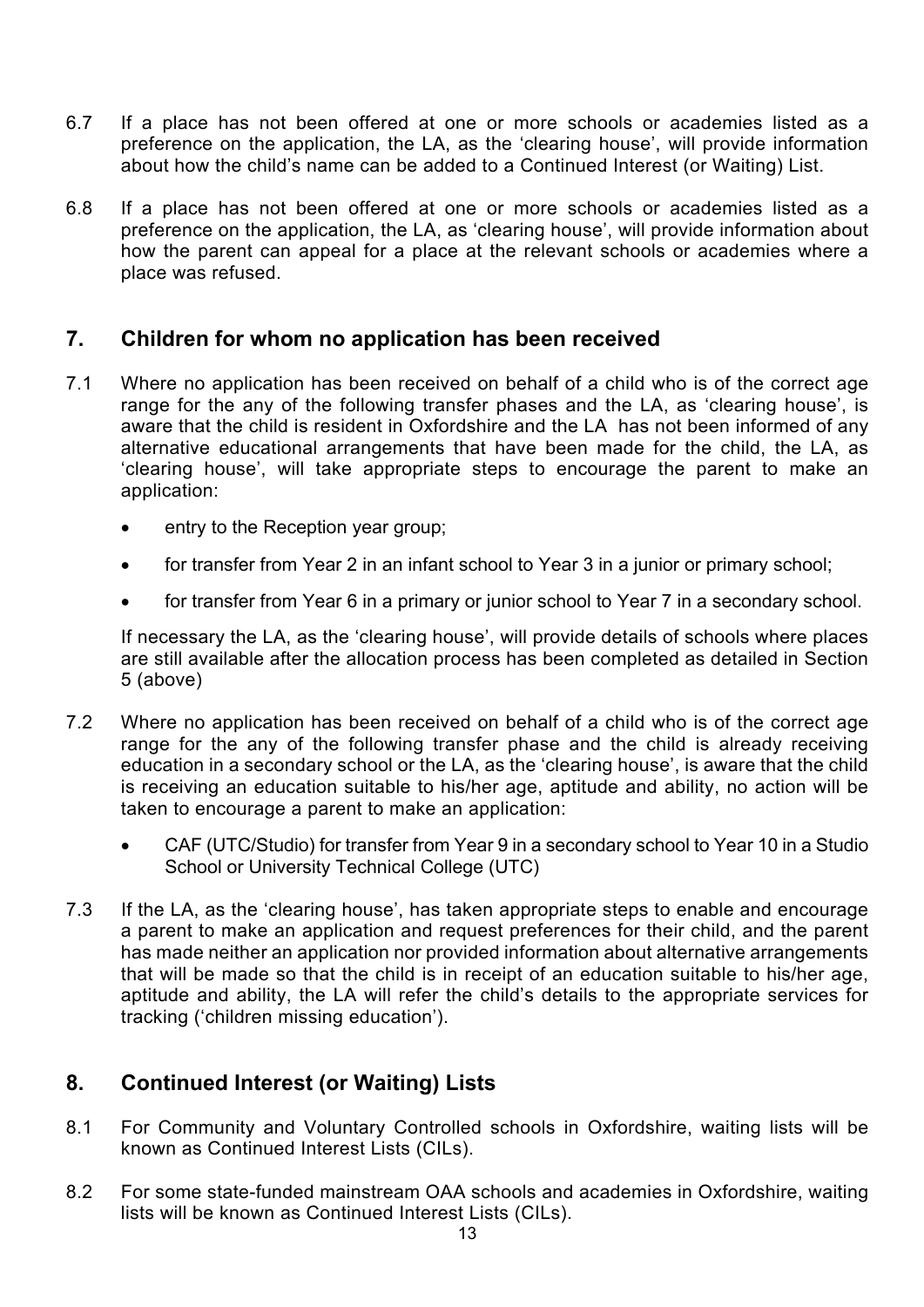- 8.3 For schools and academies outside Oxfordshire, local arrangements and terminology will be used according to the coordinated scheme of the LA for that area and/or the admission arrangements and rules published by the school.
- mainstream school in Oxfordshire where a place could not be offered that was listed as a higher preference on the application than the school offered. This system is known as the 'opt-in' system. A child will not automatically be added to the Continued Interest (or 8.4 On Offer Day (see Section 6 above), parents will be provided with details of how to add their child's name to the Continued Interest (or Waiting) List for any state-funded Waiting) List for an Oxfordshire school unless the parent requests this in writing.
- their child's name to the Waiting List for any state-funded mainstream school outside Oxfordshire where a place could not be offered that was listed as a higher preference on is a grammar school and the child did not achieve a suitable qualification mark to be 8.5 On Offer Day (see Section 6 above), parents will be provided with details of how to add the application than the school actually offered. This will not apply if the school concerned added to the list.
- Some LAs and some schools outside Oxfordshire administer an 'opt-out' system for 8.6 Waiting Lists. This means that a child's name is automatically added to the Waiting List for any school where a place could not be offered that was listed as a higher preference on the application than the school offered. The child's name will remain on that list unless the parent requests in writing for the child's name to be removed from that list or, at a later date, a place is offered.
- (above). These lists will normally be maintained from a date shortly after the Offer Day 8.7 The LA, as the 'clearing house', acting on behalf of all state-funded mainstream schools and academies in Oxfordshire, will maintain (jointly maintain in the case of OAA schools) the Continued Interest (or Waiting) Lists for entry to any transfer phase listed in 1.2 (as shown in the schedule of dates at Annex B) until 30 June 2021. The only exceptions to this will be:
	- OAA schools and academies that are part of the co-ordinated in-year admissions scheme that have formally determined that the Continued Interest (or Waiting) List will be discontinued at an earlier or later date; or
	- admissions scheme. In this case, the LA, as 'clearing house', will provide the OAA schools and academies that are not part of the co-ordinated in-year Continued Interest (or Waiting) List to the OAA school by 1 September 2020 and will cease to maintain any list thereafter.
- 8.8 Once added, a child's name will remain on the relevant Continued Interest (or Waiting) List until one of the following circumstances occurs:
	- a place becomes available that is offered to the child;
	- the parent request in writing that the Admission Authority maintaining the list should remove their child's name from the list;
	- the list ceases to be maintained (see 8.7 above).
- 8.9 In the case of OAA schools and academies, the relevant Admission Authority will liaise with the LA, as the 'clearing house', to ensure that the data held by the LA is kept up to date.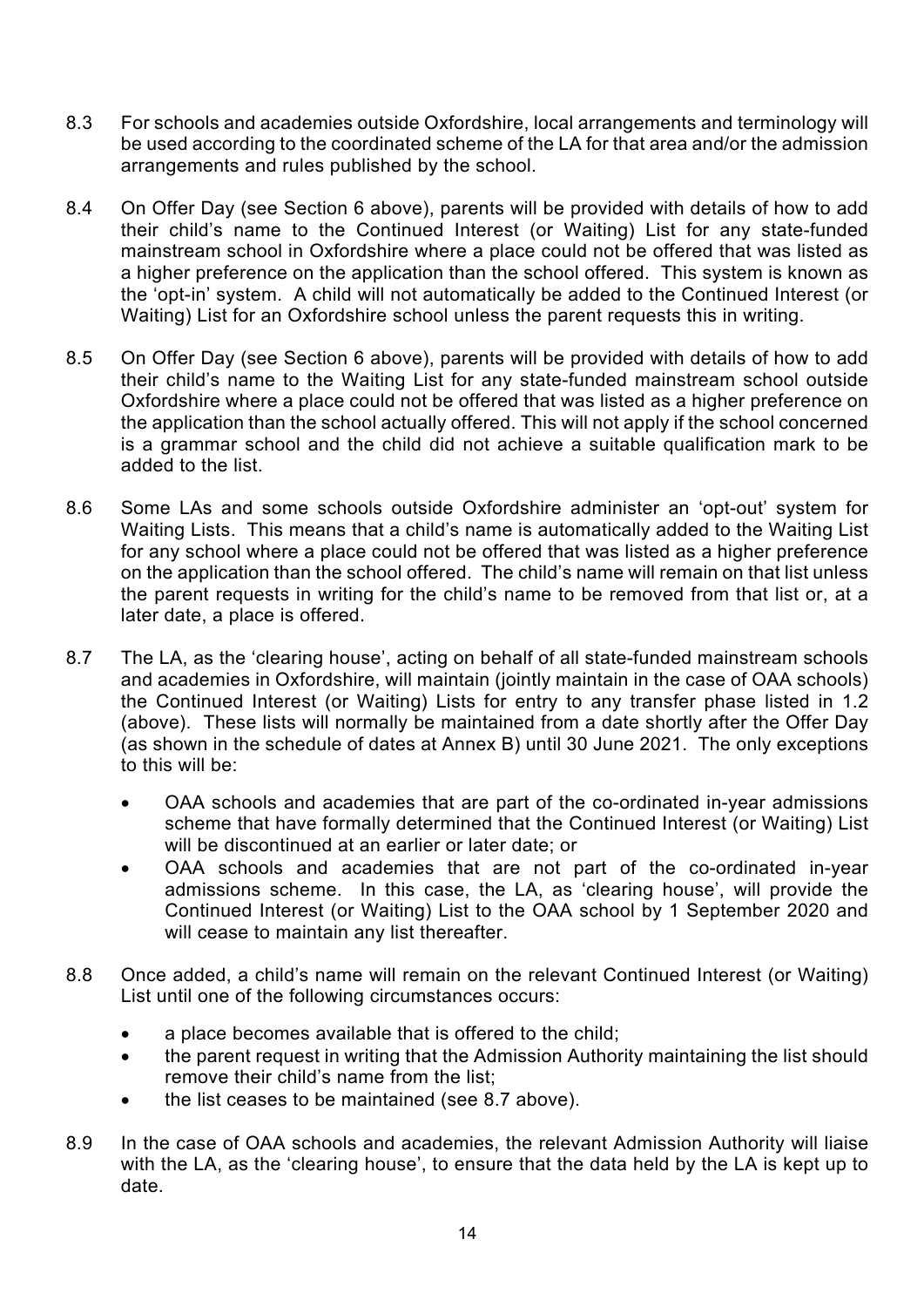- 8.10 The Continued Interest (or Waiting) List will be maintained in order of priority according to the published admission arrangements and oversubscription criteria of the relevant school. Children will not be organised on a list based on the date or time that an application was made.
- whom the place should be offered from those listed on the Continued Interest (or Waiting) List. The expectation will be that the place will be offered to the child whose name 8.11 If a place becomes available at an OAA school after the normal allocations of places have been completed (see Section 9 below), that school will be asked to determine to appears at the top of the list.

### **9. Second Allocation**

- 9.1 After Offer Day, parents will have time to respond to the offer and request to add their child's name to Continued Interest (or Waiting) Lists, as appropriate.
- arrangements for their child to receive an education (e.g. independent school). This creates a **temporary** space at the relevant state-funded mainstream school. This space 9.2 Some allocations on Offer Day are not accepted because parents have made alternative is **not** immediately re-offered.
- 9.3 These spaces will be re-offered on the Second Allocation Day.
- 9.4 After the Response Date (see Annex B), the following types of applications will be considered or re-considered for these spaces:
	- late applications received after the Closing Date (see 3.2 above) but by the Response Date (see Annex B);
	- changes of preference received by the Response Date (Annex B), where the child was allocated a place at a school on Offer Day but the parent request in writing for the original preferences to be changed and/or new preferences added;
	- children not allocated a place at a preferred school on Offer Day whose parent request for their name to be added to the Continued Interest (or Waiting) List.
- 9.5 The LA, as the 'clearing house', will continue to coordinate with all state-funded mainstream schools and academies in Oxfordshire and all LAs in England to continue the process of a one school offer for each child in the relevant transfer.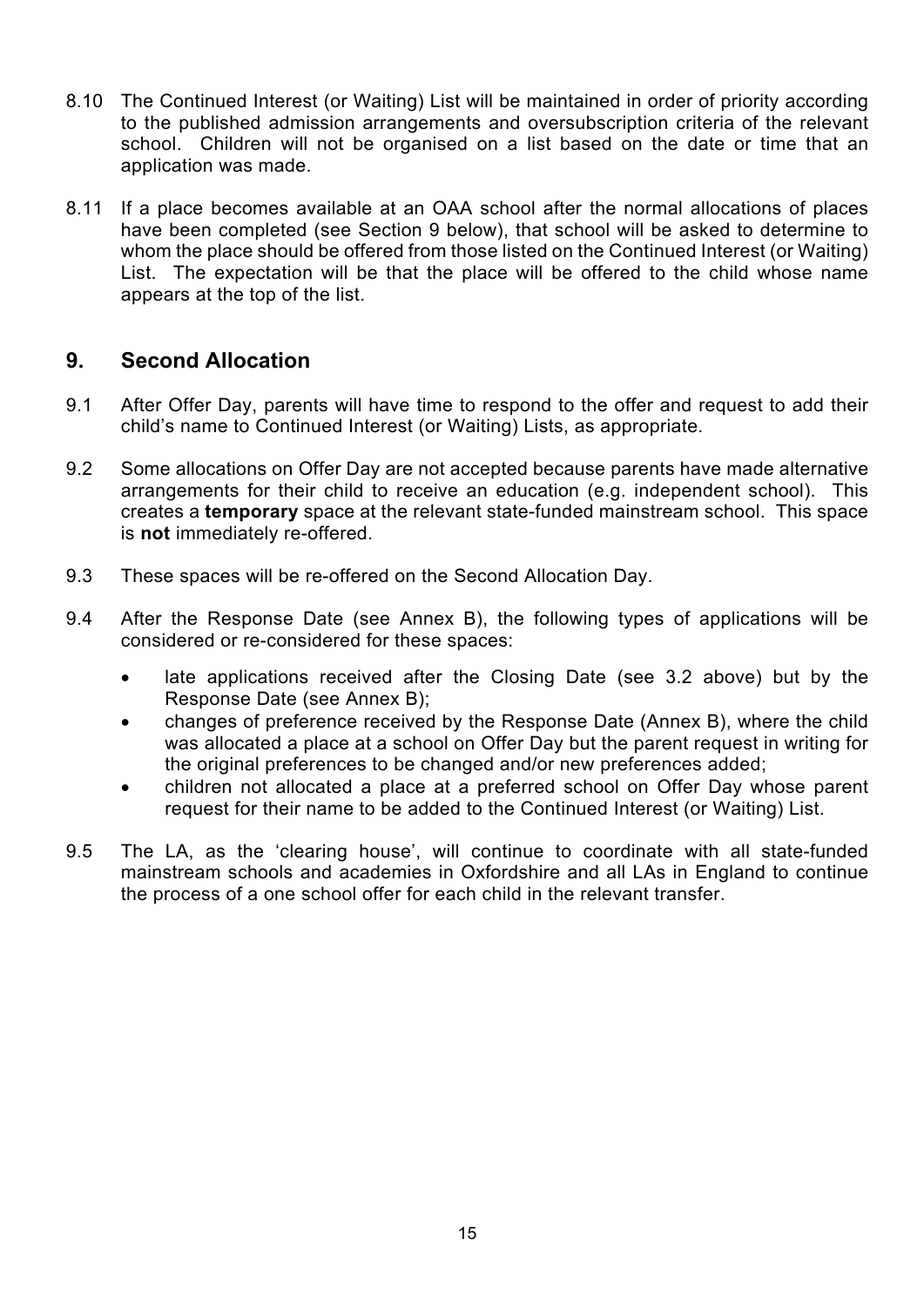### **ANNEX A**

### **GLOSSARY OF KEY TERMS**

### **Academies**

Academies are publicly funded independent schools.

Academies do not have to follow the National Curriculum and can set their own term times. They still have to follow the same rules on admissions, special educational needs and exclusions as other state schools. Academies are funded directly by the Government, not their local council. They are run by an academy trust which employs the staff. Some academies have sponsors such as businesses, universities, other schools, faith groups or voluntary groups. Sponsors are responsible for improving the performance of their schools.

### **Admission arrangements and oversubscription criteria**

The arrangements and rules for a particular school or schools that determine the procedures and decision-making for admitting pupils to the school(s).

### **Admission Authority**

The body responsible for setting and applying admission rules for a school or schools. In the case of schools that are Community or Voluntary Controlled (see below), the responsible body is the Local Authority. However, for any other type of school (i.e. academies, free schools, foundation and trust schools, University Technical Colleges (UTCs), studio schools and voluntary aided schools), the responsible body is the individual school's governing body or academy committee or trust board.

### **"CAF (Primary)", "CAF (Junior)", "CAF (Secondary)" and "CAF (UTC/Studio)"**

The application forms supplied by the LA on paper or electronically which need to be used by all Oxfordshire parents seeking a place for their child in a state-funded mainstream school in England.

### **Community Schools**

A state-funded school for which the LA is the Admissions Authority (see above).

### **Education & Skills Funding Agency (ESFA)**

An executive agency sponsored by the Department for Education:

- that is accountable for £58 billion of funding for the education and training sector, providing assurance that public funds are properly spent, achieving value for money for the tax payer and delivering the policies and priorities set by the Secretary of State;
- that regulates academies, further education and sixth-form colleges, and training providers, intervenes where there is risk of failure or where there is evidence of mismanagement of public funds;
- that delivers major projects and operates key services in the education and skills sector, such as school capital programmes.

### **Free Schools**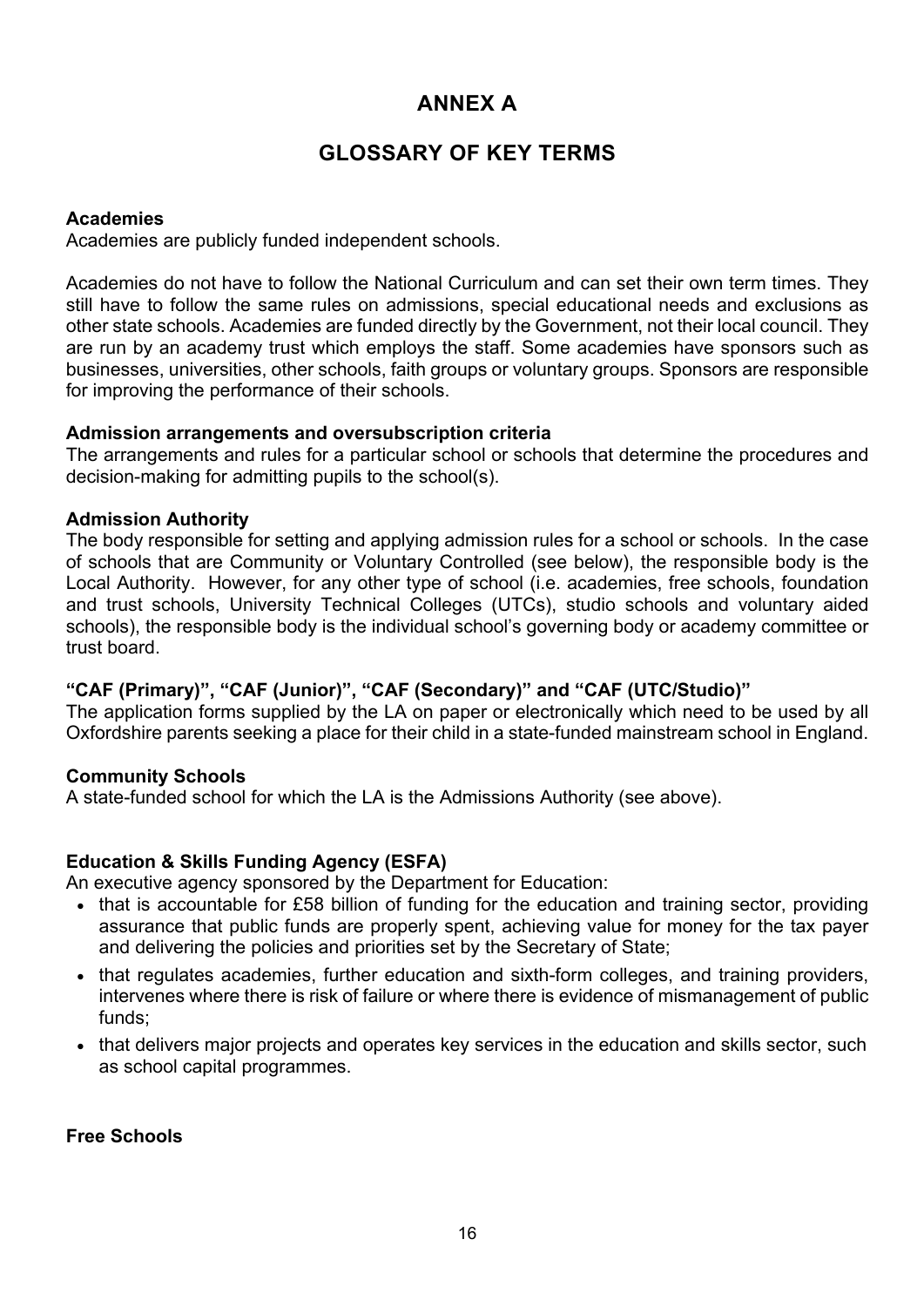Free schools are funded by the government but aren't run by the local council. They have more control over how they do things. They're 'all-ability' schools, so can't use academic selection processes like a grammar school. Free schools can:

- **set their own pay and conditions for staff;**
- change the length of school terms and the school day.

They do not have to follow the National Curriculum.

#### **Funding Agreement**

A legal document between the Secretary of State for Education (via the ESFA) and a provider.

#### **Infant schools**

A school for children aged 5 to 7 (Years Reception to Year 2) or 3 to 7 (if the school has attached nursery provision).

### **Junior schools**

A school for children aged 7 to 11 (Years 3 to 6).

#### **The LA**

In this document "LA" refers to Oxfordshire County Council.

#### **The LA area**

This means the administrative area for which Oxfordshire County Council is responsible.

#### **Measuring policy**

The LA will measure home to school distance using the shortest designated route. See Annex D for more details.

#### **Own admission authority (OAA) schools**

This term is used to describe any school which is not Community or Voluntary Controlled (i.e. academies, free schools, foundation and trust schools, University Technical Colleges (UTCs), studio schools and voluntary aided schools). The Local Authority is not the Admission Authority for these schools.

#### **Parent**

Section 576 of the Education Act 1996 defines 'parent' as:

- all natural parents, whether they are married or not;
- any person who, although not a natural parent, has parental responsibility for a child or young person;
- any person who, although not a natural parent, has care of a child or young person (having care of a child or young person means that a person with whom the child lives and who looks after the child, irrespective of what their relationship is with the child, is considered to be a parent in education law).

Having parental responsibility means assuming all the rights, duties, powers, responsibilities and authority that a parent of a child has by law. People other than a child's natural parents can acquire parental responsibility through:

- being granted a residence order;
- being appointed a guardian;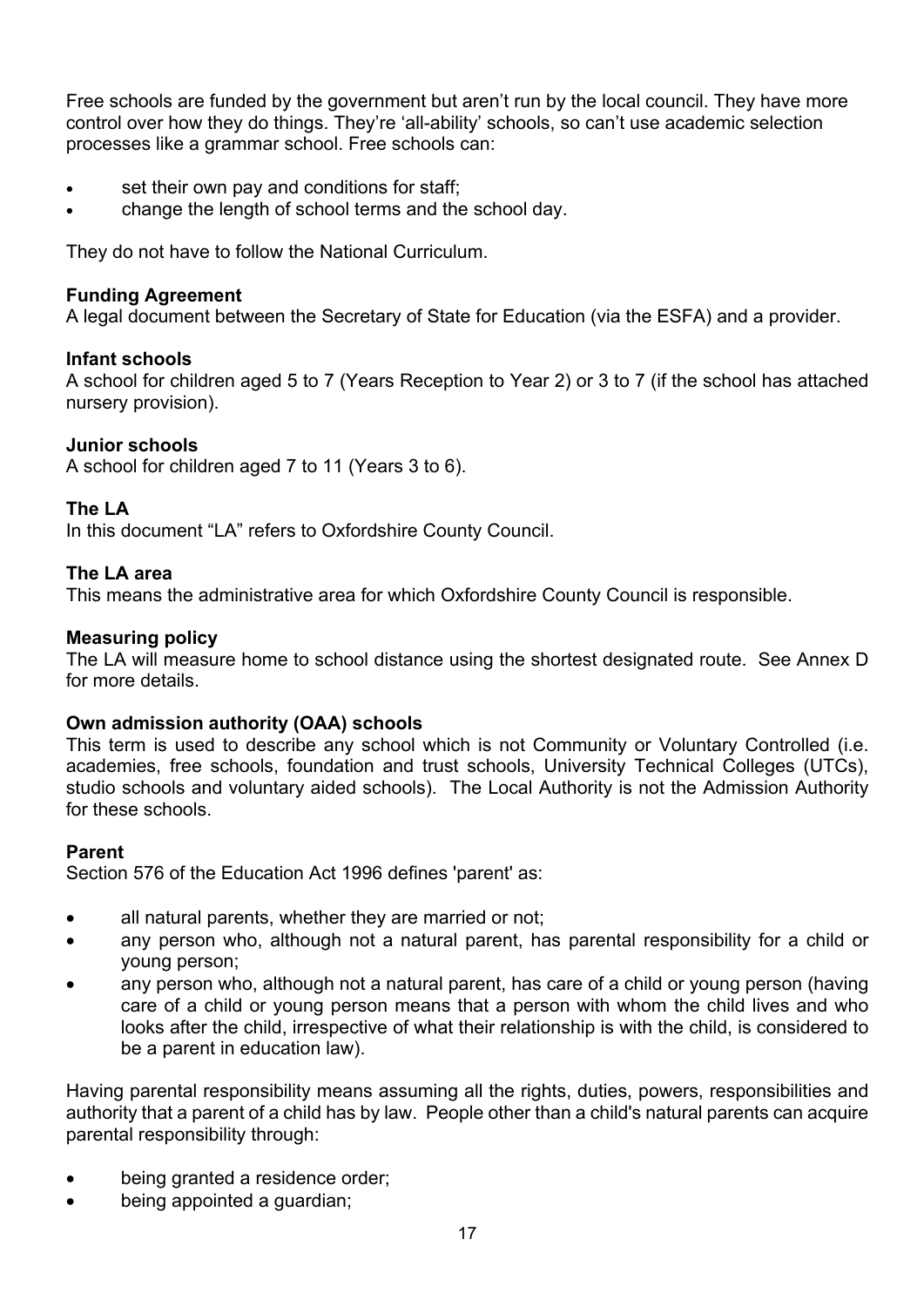- being named in an emergency protection order (although parental responsibility in such a case is limited to taking reasonable steps to safeguard or promote the child's welfare);
- adopting a child (in the case of step-parents) in agreement with the child's mother (and other parent if that person also has parental responsibility for the child) or as the result of a court order.

Where a child's parents are not married to each other, the child's father can gain parental responsibility by:

- registering the child's birth jointly with the mother;
- through a 'parental responsibility agreement' between him and the child's mother;
- as the result of a court order.

 In addition, a Local Authority can acquire parental responsibility if it is named in the care order for a child.

### **Primary schools**

A school for children aged 5 to 11 (Years Reception to Year 6) or 3 to 11 (if the school has attached nursery provision).

### **Published Admission Number (PAN)**

 for places. A school cannot refuse to admit a child if the PAN has not been reached. A school can This is the number of places the school will offer to start in the relevant year group (Reception year group, Year 3, Year 7 or Year 10) in the allocation year subject to receiving enough applications choose to (or be required to) admit children above the PAN.

### **Schools**

 scheme. A child can usually only attend a special school if he/she has an Education, Health & In this document "school" refers to any state-funded mainstream establishment (see below) for children aged 4 to 18. Special schools are not mainstream schools and are not covered by this Care Plan (EHCP).

#### **Secondary schools**

A school for children aged 11 to 16 (Years 7 to 11) or 11 to 18 (where the school has an attached Sixth Form).

### **Supplementary Information Form (SIF)**

 enable the Admissions Authority of a state-funded mainstream OAA school to make an admissions The Governing Body or Academy Committee or Directors of any state-funded mainstream OAA school included in this scheme may request parents who wish to list, or have listed, that school on the application form to provide additional information on a Supplementary Information Form (SIF). The SIF is a device to collect additional information not covered by the LA application process to decision based on its oversubscription criteria. A SIF on its own cannot be considered as an application for a place and a parent still needs to complete an application form (online or on paper).

### **State-funded mainstream school**

 Controlled schools. Independent (fee-paying) schools are not state-funded mainstream schools. Any school that is funded by Central Government (whether via the Local Authority or via the ESFA). This is all Academies, Community schools, Foundation schools, Free schools, Studio Schools, Trust schools, University Technical Colleges (UTCs), Voluntary Aided schools and Voluntary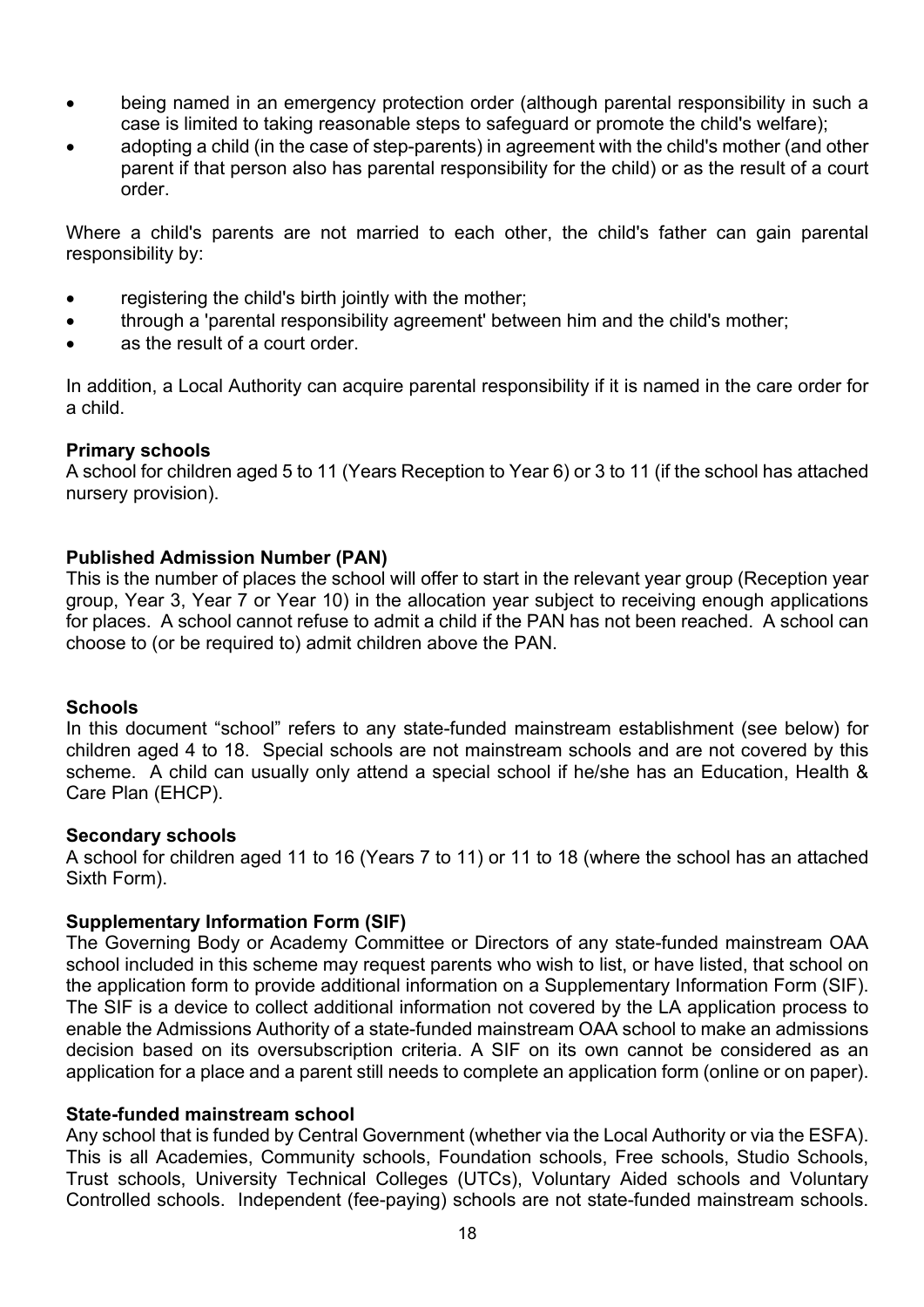This scheme does not cover independent schools. Parents will not be able to apply for a place at an independent school using this scheme.

### **Studio schools**

A school for children aged 14 to 18 (Year 10 to 13) that is designed to give students practical skills in workplace environments as well as traditional academic and vocational courses of study. Studio schools are funded by the ESFA. Studio Schools usually run on a business model where students where business attire and the school day operates business hours.

#### **Trust Schools**

 as a charity (or part of a charity) and run by a Trust. They have a Funding Agreement with the A school funded by the ESFA, independent of local authority (LA) control, self-governing, registered Secretary of State for Education that stipulates that they must participate in the coordinated admissions arrangements and conform to the requirements of the School Admissions Code. The Governors or Directors of a Trust School set admissions rules and make admissions decisions.

#### **University Technical Colleges (UTCs)**

 and is sponsored by a university. It offers full-time courses which combine practical and academic A school/college for children aged 14 to 18 (Years 10 to 13) which specialises in technical studies studies. Employers are involved from the start in shaping the curriculum. UTCs are funded by the ESFA. UTCs usually run on a business model where students where business attire and the school day operates business hours.

#### **Voluntary Aided schools**

 State-funded schools in England and Wales in which a Foundation or Trust (usually a religious school. Such schools have more autonomy than Voluntary Controlled schools. In most cases the organisation), contributes to building costs and has a substantial influence in the running of the Foundation or the Trust owns the buildings. The governing body of these schools is responsible for setting admissions rules and making admissions decisions.

#### **Voluntary Controlled schools**

A state-funded school for which the LA is the Admissions Authority (see above).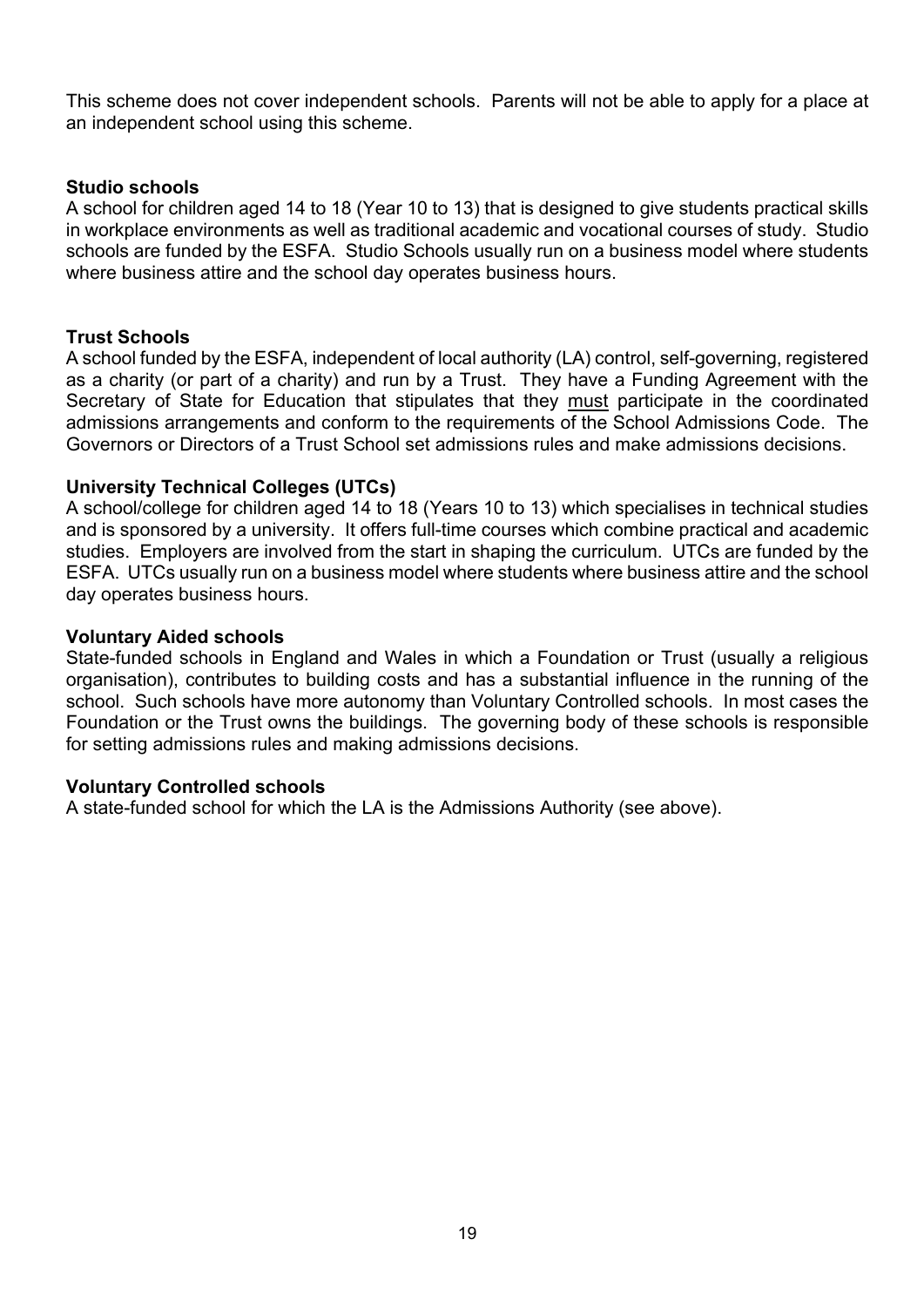## **ANNEX B**

## **KEY ADMISSION DATES**

### **'SECONDARY TRANSFER PHASE'**

As specified in 1.2 (above), these dates are for the following transfer phase:

transfer from Year 6 in a primary or junior school to Year 7 in a secondary school

Dates in bold are national dates specified by the 2014 School Admissions Code.

| <b>Date</b>                 | <b>Description</b>                                                                                                                                                                                                     |
|-----------------------------|------------------------------------------------------------------------------------------------------------------------------------------------------------------------------------------------------------------------|
| Thursday, 5 September 2019  | Opening Date for paper and online applications                                                                                                                                                                         |
| Thursday, 12 September 2019 | "Moving On" booklet published online;<br>Printed copies of "Moving On" available on request from<br>the LA                                                                                                             |
| Thursday, 31 October 2019   | National Closing Date for on-time applications (online or<br>paper)                                                                                                                                                    |
| Thursday, 14 November 2019  | Final date for confirmation of change of address as part<br>of the on-time application process;<br>Final date for late applications with extenuating reasons<br>to be considered as on-time applications (See Annex C) |
| Monday, 25 November 2019    | Exchange date for the LA to send information about<br>applications to other LAs in England for schools in that<br>LA's area                                                                                            |
| Tuesday, 10 December 2019   | Send date for the LA to send information about<br>applications to OAA schools in Oxfordshire so that OAA<br>schools can consider applications and rank applicants<br>(see $5.6$ and $5.7$ above)                       |
| Friday, 17 January 2020     | Receive date for the LA to receive a ranked list of<br>applications from all OAA schools in Oxfordshire                                                                                                                |
| Friday, 31 January 2020     | Oxfordshire SEN Team to supply details of children<br>whose EHCPs have been amended to 'name' a school                                                                                                                 |
| Monday, 3 February 2020     | The process to allocate school places begins (see 5.10ff<br>above); the LA will liaise with other LAs to exchange<br>offer information so that each child will be offered one<br>school                                |
| Friday, 14 February 2020    | Stable state is achieved (see 5.19 above)                                                                                                                                                                              |
| Wednesday, 19 February 2020 | The process to allocate places for children who cannot<br>be offered any preferred school is completed (see 5.22ff<br>above)                                                                                           |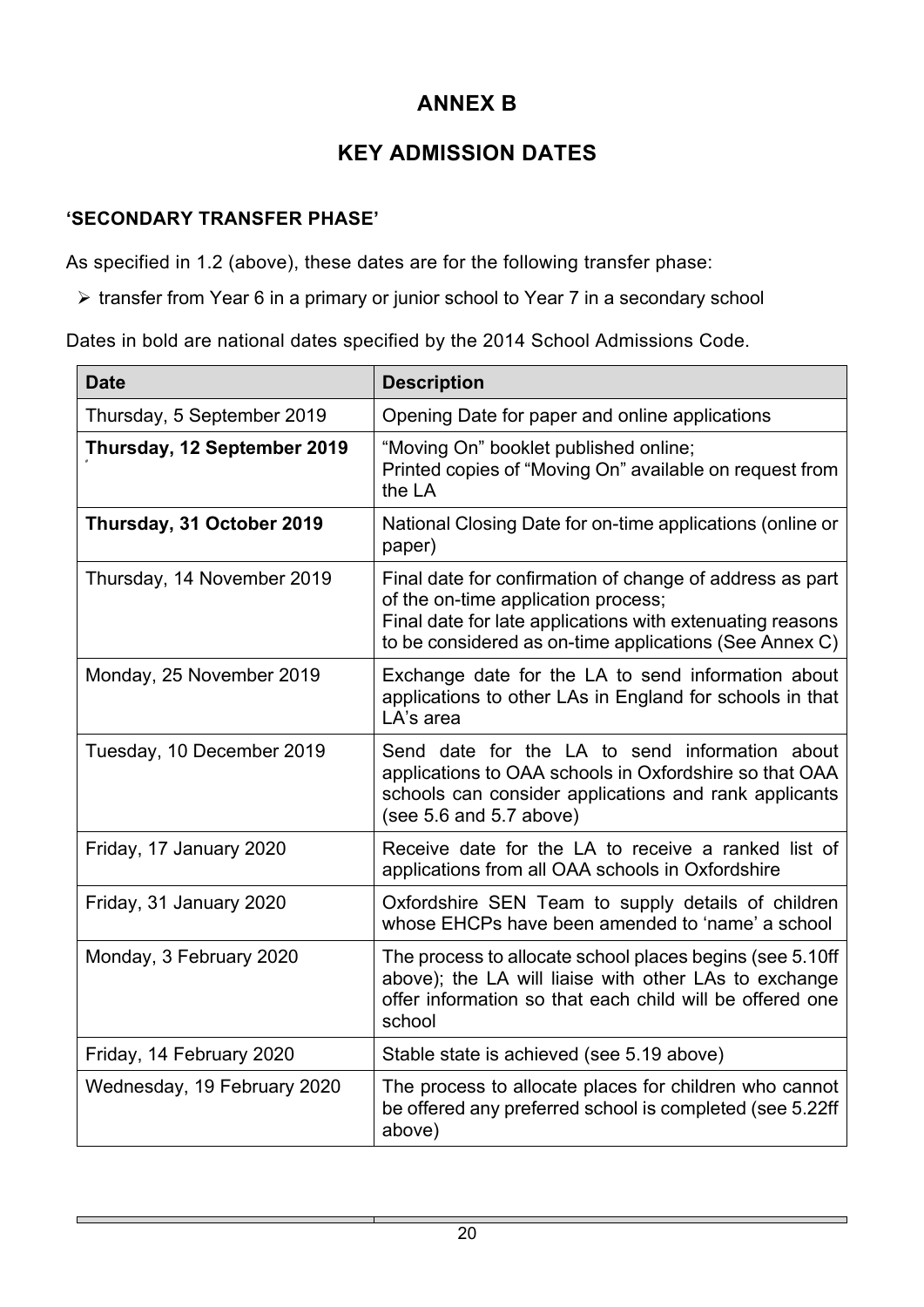| <b>Date</b>              | <b>Description</b>                                                                                                                                                                                                                                                                                                                                                                                    |
|--------------------------|-------------------------------------------------------------------------------------------------------------------------------------------------------------------------------------------------------------------------------------------------------------------------------------------------------------------------------------------------------------------------------------------------------|
| Friday, 21 February 2020 | Date by which the LA will finish determining transport<br>entitlement for those allocated a school place (see 5.27<br>above)                                                                                                                                                                                                                                                                          |
| Friday, 28 February 2020 | All letters and reports prepared; confidential notifications<br>sent to schools                                                                                                                                                                                                                                                                                                                       |
| Monday, 2 March 2020     | National Offer Day;<br>Emails sent by 2pm for those who applied online;<br>Letters sent by second-class post for those applicants to<br>be notified by post (see 6.3 and 6.4 above)                                                                                                                                                                                                                   |
| Wednesday, 18 March 2020 | Response date for offers made on 2 March 2020 (online<br>or paper responses);<br>Response date for requests to join Continued Interest<br>Lists (CILs) for consideration in the second allocation;<br>Date for change of preference requests to be received<br>for consideration in the second allocation;<br>Date for late applications to be received for<br>consideration in the second allocation |
| Monday, 23 March 2020    | CILs start;<br>Start of second allocation process                                                                                                                                                                                                                                                                                                                                                     |
| Tuesday, 5 May 2020      | Second Allocation Day;<br>No emails are sent on second allocation day;<br>Offer letters sent by second-class post for offers or re-<br>offers                                                                                                                                                                                                                                                         |
| Tuesday, 19 May 2020     | Response date for offers made on 5 May 2020 (paper<br>responses);<br>Response date for requests to join CILs;                                                                                                                                                                                                                                                                                         |
| Late May to August 2020  | Applications received after 18 March considered;<br>Offers made ad hoc as places become available at<br>schools considering those on the CIL or new applicants<br>whose applications have not yet been determined                                                                                                                                                                                     |
| September 2020           | Children start Year 7 at the new secondary school at<br>which they were allocated a place on 2 March 2020 or 5<br>May 2020 or in late May to August 2020                                                                                                                                                                                                                                              |
| Wednesday, 30 June 2021  | CILs cease to be maintained (unless an earlier end date<br>for CILs was specified in an OAA school's admission<br>arrangements)                                                                                                                                                                                                                                                                       |

### **'UTC/STUDIO TRANSFER PHASE'**

As specified in 1.2 (above), these dates are for the following transfer phase:

 transfer from Year 9 in a secondary school to Year 10 in a Studio School or University Technical College (UTC)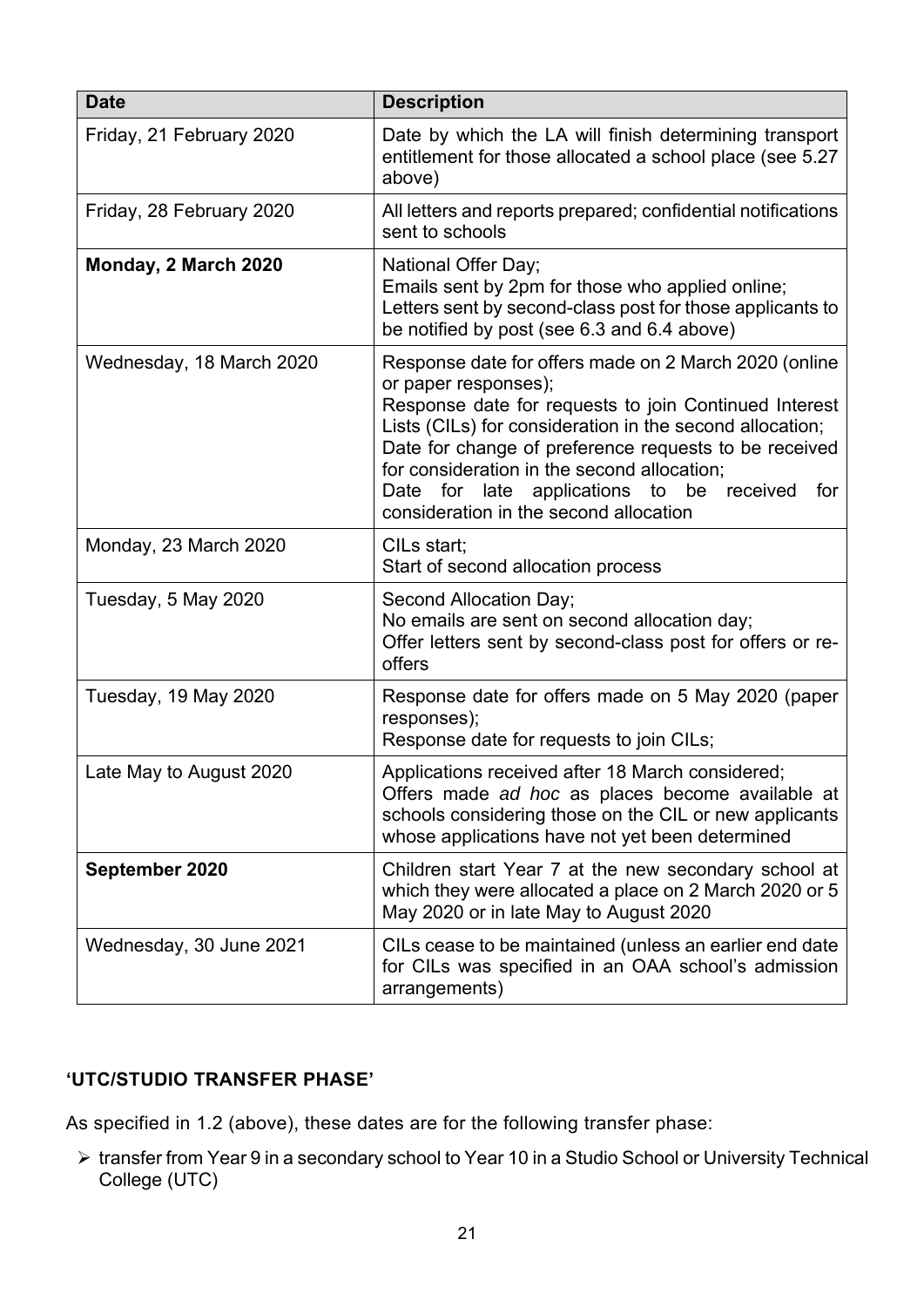Dates in bold are national dates specified by the 2014 School Admissions Code.

| <b>Date</b>                 | <b>Description</b>                                                                                                                                                                                                                                                                                         |
|-----------------------------|------------------------------------------------------------------------------------------------------------------------------------------------------------------------------------------------------------------------------------------------------------------------------------------------------------|
| Thursday, 5 September 2019  | Opening Date for paper and online applications                                                                                                                                                                                                                                                             |
| Thursday, 12 September 2019 | "Further Steps" booklet published online;<br>Printed copies of "Further Steps" available on request<br>from the LA                                                                                                                                                                                         |
| Friday, 29 November 2019    | Closing Date for on-time applications (online or paper)                                                                                                                                                                                                                                                    |
| Friday, 13 December 2019    | Final date for confirmation of change of address as part<br>of the on-time application process;<br>Final date for late applications with extenuating reasons<br>to be considered as on-time applications (See Annex C)                                                                                     |
| Thursday, 18 December 2019  | Send date for the LA to send information about<br>applications to OAA schools in Oxfordshire so that OAA<br>schools can consider applications and rank applicants<br>(see 5.6 and 5.7 above)                                                                                                               |
| Friday, 17 January 2020     | Receive date for the LA to receive a ranked list of<br>applications from all OAA schools in Oxfordshire                                                                                                                                                                                                    |
| Friday, 31 January 2020     | Oxfordshire SEN Team to supply details of children<br>whose EHCPs have been amended to 'name' a school                                                                                                                                                                                                     |
| Monday, 3 February 2020     | The process to allocate school places begins (see 5.10ff<br>above); the LA will liaise with other LAs to exchange<br>offer information so that each child will be offered one<br>school                                                                                                                    |
| Friday, 14 February 2020    | Stable state is achieved (see 5.19 above)                                                                                                                                                                                                                                                                  |
| Wednesday, 19 February 2020 | The process to allocate places for children who cannot<br>be offered any preferred school is completed (see 5.22ff<br>above)                                                                                                                                                                               |
| Friday, 21 February 2020    | Date by which the LA will finish determining transport<br>entitlement for those allocated a school place (see 5.27<br>above)                                                                                                                                                                               |
| Friday, 28 February 2020    | All letters and reports prepared; confidential notifications<br>sent to schools                                                                                                                                                                                                                            |
| Monday, 2 March 2020        | National Offer Day;<br>Emails sent by 2pm for those who applied online;<br>Letters sent by second-class post for those applicants to<br>be notified by post (see 6.3 and 6.4 above)                                                                                                                        |
| Wednesday, 18 March 2020    | Response date for offers made on 2 March 2020 (online<br>or paper responses);<br>Response date for requests to join Continued Interest<br>Lists (CILs) for consideration in the second allocation;<br>Date for change of preference requests to be received<br>for consideration in the second allocation; |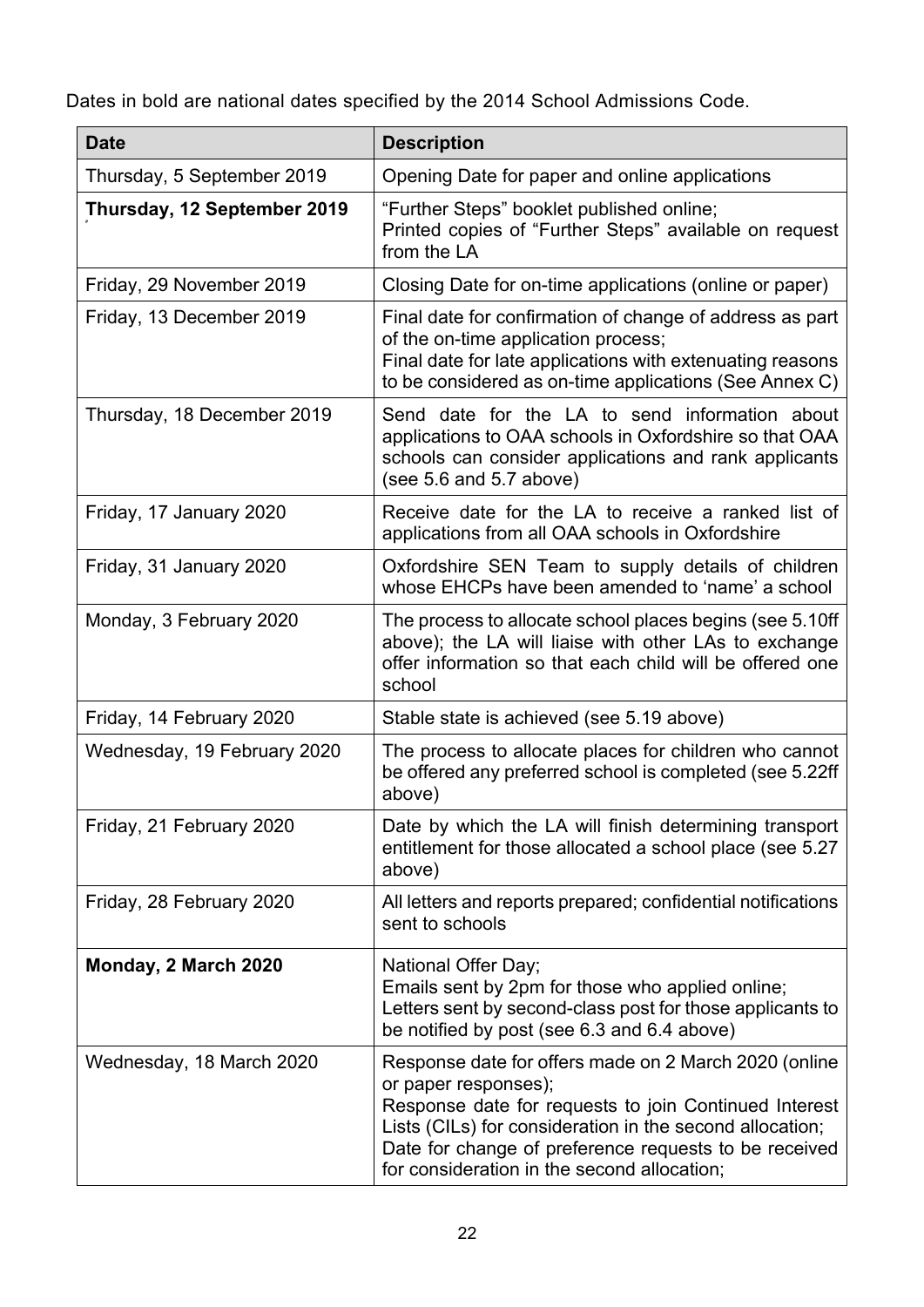| Date                                    | <b>Description</b>                                                                                                                                                                                                |
|-----------------------------------------|-------------------------------------------------------------------------------------------------------------------------------------------------------------------------------------------------------------------|
| Wednesday, 18 March 2020<br>(continued) | Date for late applications to be received<br>for<br>consideration in the second allocation                                                                                                                        |
| Monday, 23 March 2020                   | CILs start;<br>Start of second allocation process                                                                                                                                                                 |
| Tuesday, 5 May 2020                     | Second Allocation Day;<br>No emails are sent on second allocation day;<br>Offer letters sent by second-class post for offers or re-<br>offers                                                                     |
| Tuesday, 19 May 2020                    | Response date for offers made on 5 May 2020 (paper<br>responses);<br>Response date for requests to join CILs                                                                                                      |
| Late May to August 2020                 | Applications received after 18 March considered;<br>Offers made ad hoc as places become available at<br>schools considering those on the CIL or new applicants<br>whose applications have not yet been determined |
| September 2020                          | Children start Year 10 at the Studio School or UTC at<br>which they were allocated a place on 2 March 2020 or 5<br>May 2020 or in late May to August 2020                                                         |
| Wednesday, 30 June 2021                 | CILs cease to be maintained (unless an earlier end date<br>for CILs was specified in an OAA school's admission<br>arrangements)                                                                                   |

### **'PRIMARY TRANSFER PHASE'**

As specified in 1.2 (above), these dates are for the following transfer phases:

- $\triangleright$  entry to the Reception year group
- ▶ transfer from Year 2 in an infant school to Year 3 in a junior or primary school

Dates in bold are national dates specified by the 2014 School Admissions Code.

| <b>Date</b>                 | <b>Description</b>                                                                                                                                                                                                     |
|-----------------------------|------------------------------------------------------------------------------------------------------------------------------------------------------------------------------------------------------------------------|
| Thursday, 12 September 2019 | "Starting School" booklet and 'Stepping Up" booklet<br>published online;<br>Printed copies of "Starting School" and/or "Stepping Up"<br>available on request from the LA                                               |
| Friday, 1 November 2019     | Opening Date for paper and online applications                                                                                                                                                                         |
| Wednesday, 15 January 2020  | Closing Date for on-time applications (online or paper)                                                                                                                                                                |
| Thursday, 30 January 2020   | Final date for confirmation of change of address as part<br>of the on-time application process;<br>Final date for late applications with extenuating reasons<br>to be considered as on-time applications (See Annex C) |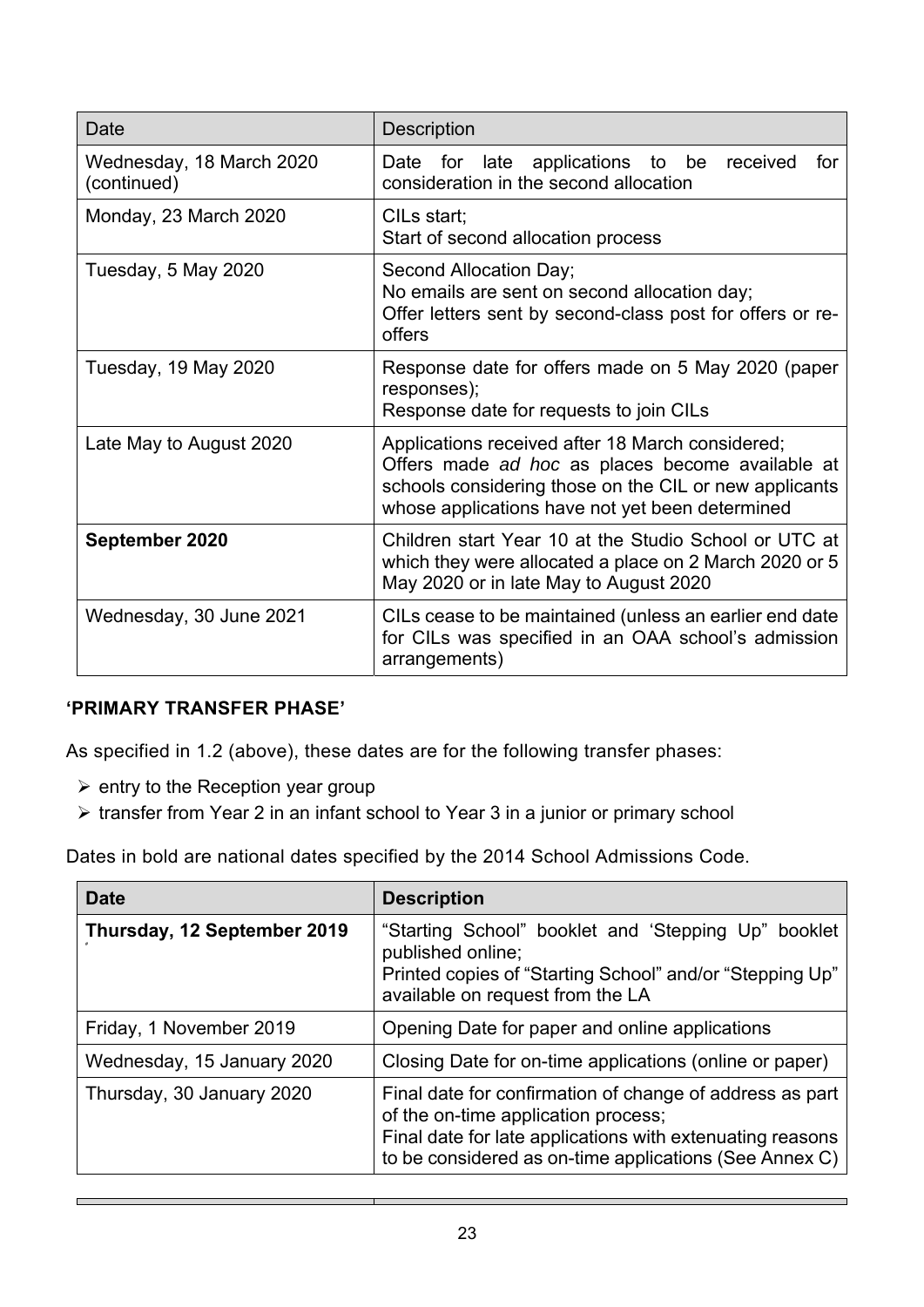| <b>Date</b>                | <b>Description</b>                                                                                                                                                                                                                                                                                                                                                                                           |
|----------------------------|--------------------------------------------------------------------------------------------------------------------------------------------------------------------------------------------------------------------------------------------------------------------------------------------------------------------------------------------------------------------------------------------------------------|
| Friday, 31 January 2020    | Oxfordshire SEN Team to supply details of children<br>whose EHCPs have been amended to 'name' a school                                                                                                                                                                                                                                                                                                       |
| Wednesday, 5 February 2020 | Exchange date for the LA to send information about<br>applications to other LAs in England for schools in that<br>LA's area                                                                                                                                                                                                                                                                                  |
| Monday, 3 March 2020       | Send date for the LA to send information about<br>applications to OAA schools in Oxfordshire so that OAA<br>schools can consider applications and rank applicants<br>(see $5.6$ and $5.7$ above)                                                                                                                                                                                                             |
| Friday, 20 March 2020      | Receive date for the LA to receive a ranked list of<br>applications from all OAA schools in Oxfordshire                                                                                                                                                                                                                                                                                                      |
| Tuesday, 24 March 2020     | The process to allocate school places begins (see 5.10ff<br>above); the LA will liaise with other LAs to exchange<br>offer information so that each child will be offered one<br>school                                                                                                                                                                                                                      |
| Tuesday, 31 March 2020     | Stable state is achieved (see 5.19 above)                                                                                                                                                                                                                                                                                                                                                                    |
| Thursday, 2 April 2020     | The process to allocate places for children who cannot<br>be offered any preferred school is completed (see 5.22ff<br>above)                                                                                                                                                                                                                                                                                 |
| Monday, 6 April 2020       | Date by which the LA will finish determining transport<br>entitlement for those allocated a school place (see 5.27<br>above)                                                                                                                                                                                                                                                                                 |
| Tuesday, 14 April 2020     | All letters and reports prepared; confidential notifications<br>sent to schools                                                                                                                                                                                                                                                                                                                              |
| Thursday, 16 April 2020    | National Offer Day;<br>Emails sent by 2pm for those who applied online;<br>Letters sent by second-class post for those applicants to<br>be notified by post (see 6.3 and 6.4 above)                                                                                                                                                                                                                          |
| Tuesday, 5 May 2020        | Response date for offers made on 16 April 2020 (online<br>or paper responses);<br>Response date for requests to join Continued Interest<br>Lists (CILs) for consideration in the second allocation;<br>Date for change of preference requests to be received<br>for consideration in the second allocation;<br>Date for late applications to be<br>received<br>for<br>consideration in the second allocation |
| Monday, 11 May 2020        | CILs start;<br>Start of second allocation process                                                                                                                                                                                                                                                                                                                                                            |
| Tuesday, 9 June 2020       | Second Allocation Day;<br>No emails are sent on second allocation day;<br>Offer letters sent by second-class post for offers or re-<br>offers                                                                                                                                                                                                                                                                |

J.

Г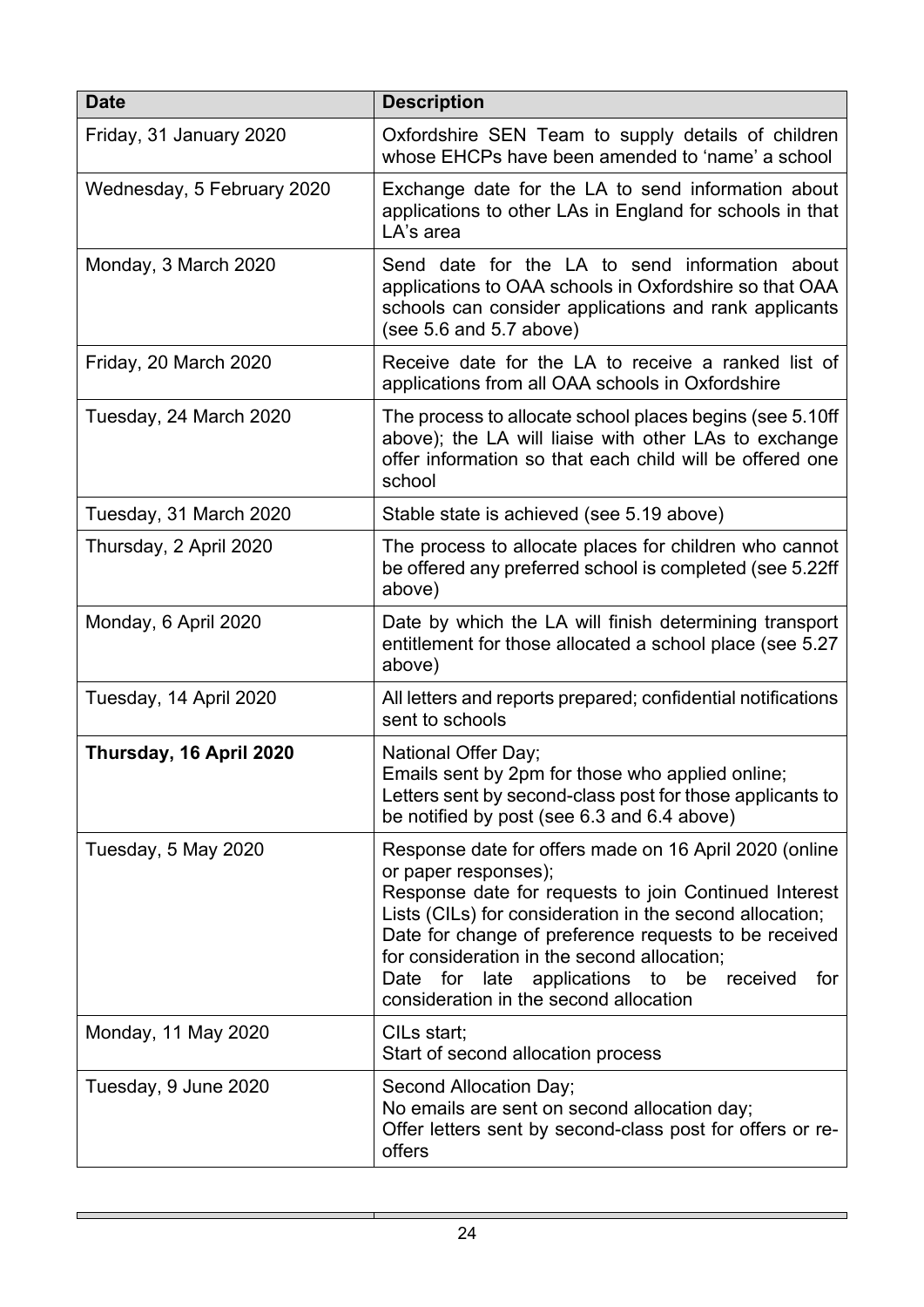| <b>Date</b>               | <b>Description</b>                                                                                                                                                                                                                                                                                                                              |
|---------------------------|-------------------------------------------------------------------------------------------------------------------------------------------------------------------------------------------------------------------------------------------------------------------------------------------------------------------------------------------------|
| Monday, 29 June 2020      | Response date for offers made on 9 June 2020 (paper<br>responses);<br>Response date for requests to join CILs                                                                                                                                                                                                                                   |
| Early July to August 2020 | Applications received after 5 May considered;<br>Offers made ad hoc as places become available at<br>schools considering those on the CIL or new applicants<br>whose applications have not yet been determined                                                                                                                                  |
| September 2020            | Children start Reception year group at the new primary<br>or infant school at which they were allocated a place on<br>16 April 2020 or 9 June 2020 or in July to August 2020;<br>Children start Year 3 at the new junior or primary school<br>at which they were allocated a place on 16 April 2020 or<br>9 June 2020 or in July to August 2020 |
| Wednesday, 30 June 2021   | CILs cease to be maintained (unless an earlier end date<br>for CILs was specified in an OAA school's admission<br>arrangements)                                                                                                                                                                                                                 |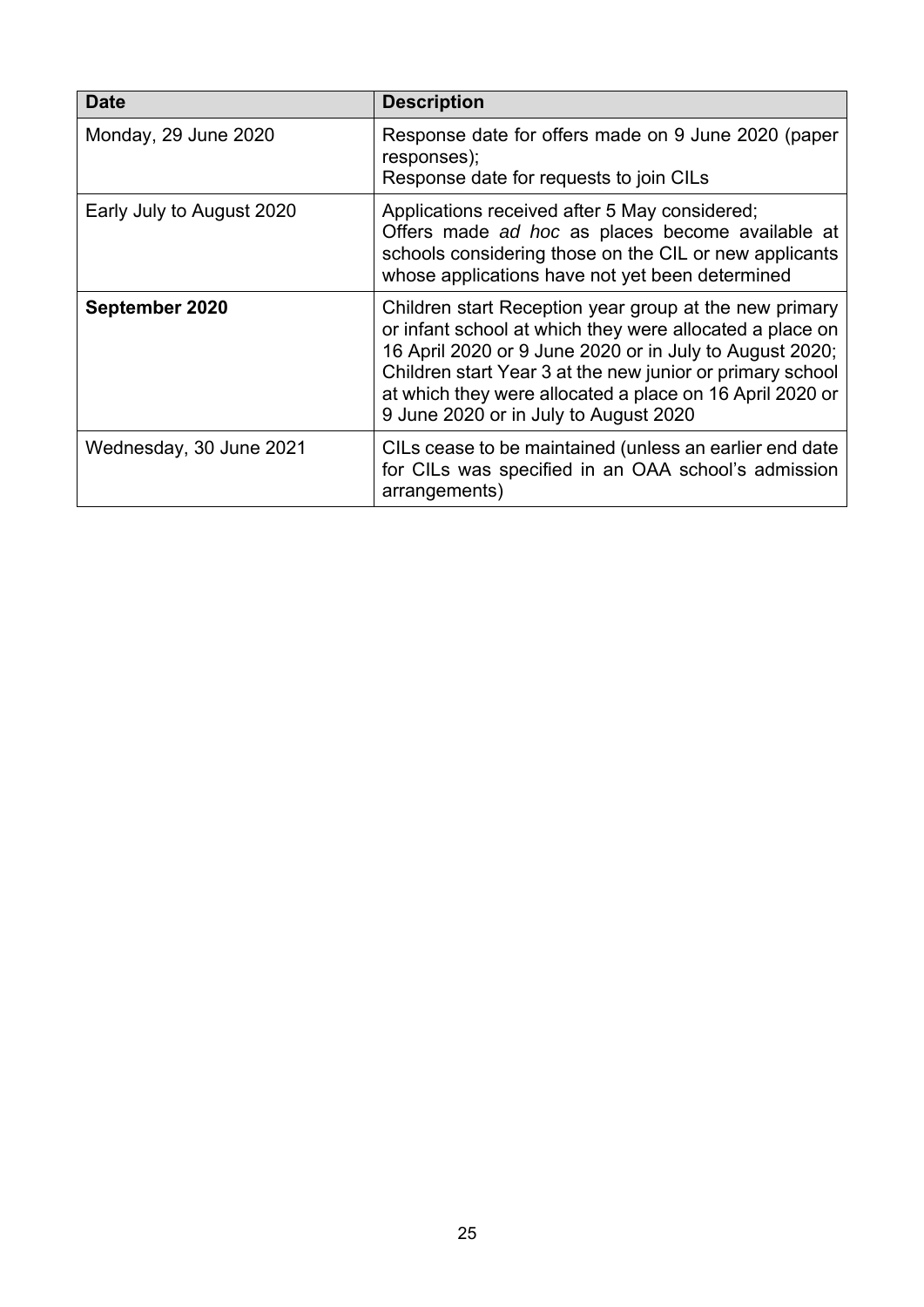### **ANNEX C**

### **LATE APPLICATIONS PROCEDURE**

 received after the National Closing Date or Local Closing Date. The National Closing Dates for The LA will follow the procedure set out below when dealing with and considering late applications transfers are:

31 October for applications for secondary school transfer;

15 January for applications for transfer from infant school to junior or primary school;

15 January for applications to start primary or infant school for the first time.

The Local Closing Date for transfer is

30 November (or nearest working day) for applications for transfer from secondary school to Studio Schools/UTCs;

- 1. Between the Closing Date and 5pm on the date published in the LA's Co-ordinated scheme for receipt of proof of address or late applications with extenuating reasons (hereinafter called 'Late Closing Date 1'), all paper applications received (with evidence and envelopes) will be collected centrally.
- 2. An officer in the School Admissions team will record on the ONE database that a late application has been received within 2 school days of the receipt of the application. This will help officers in the School Admissions team and the Customer Service Centre to know that a late application has been received.
- 3. The LA will constitute a sub-committee of three specialist officers with a portfolio in Education Sufficiency (School Admissions) to meet to look at all late applications received between the dates set out in paragraph 1 above. This committee will be known as the 'Late Applications Sub-Committee' (LASC). The membership of the Sub-Committee will always be:

One Grade 12 Senior Officer (School Admissions portfolio); and One Grade 9 Senior Admissions Officer (School Admissions portfolio); and One Officer from either of the above categories.

- each individual member of the LASC will consider the late application but shall record a 4. Where a late application has been received but no mitigating reasons have been attached, decision that the application has no extenuating reasons and is therefore late.
- 5. Exceptions to the above will be made where a child has a Statement of Special Educational Need or an Education, Health and Care Plan or is a Looked After child or previously Looked After child. Such applications will be recorded as having been received on-time. Where the parent has provided no mitigating reasons for the late application but the child's current school has provided information/evidence about the family circumstances, the individual members of the LASC have discretion to take these circumstances into account and accept the application as having been received on-time.
- 6. Where a late application is supported by mitigating reasons, each individual member of the LASC will consider the reasons and record their decision. It is desirable (but not essential) that consensus is reached between the members of the LASC and each member can discuss their reasons for their decision with the other two members of the LASC before the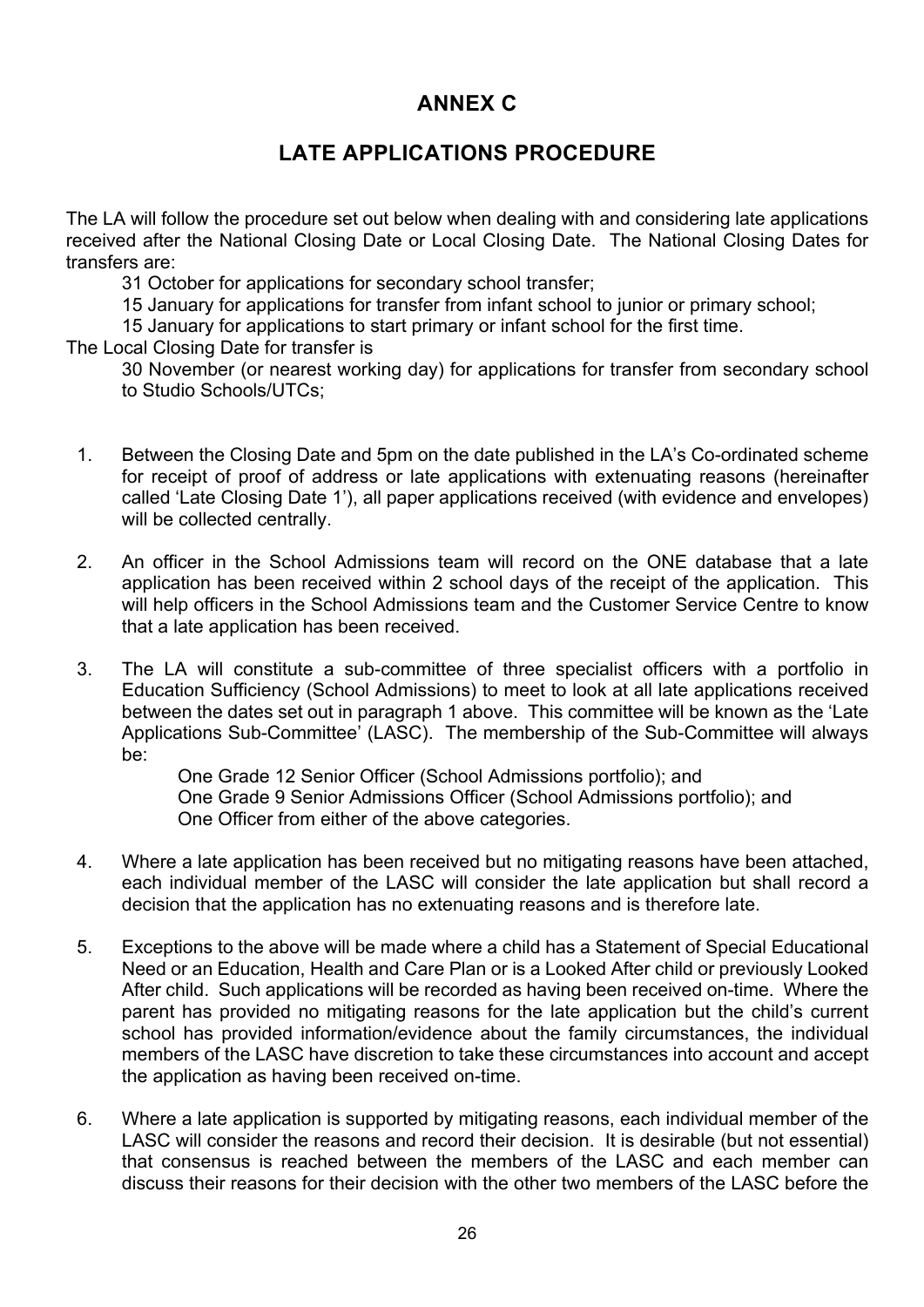decision is formally recorded. Where the decision is not unanimous, the dissenting vote will be recorded and kept with the late application form.

- 7. After the conclusion of the LASC meeting, the decisions for each late application will be recorded on a spreadsheet within 3 school days.
- 8. Where a late application is accepted as on-time, a member of the LASC will amend the record for the child on the ONE database removing reference to the late application and adding the preferences for the application as an on-time application within 24 hours of the LASC meeting.
- 9. Within 10 school days of the LASC meeting, a letter will be sent to the parent informing them of the decision.
- 10. If an applicant (parent), after receipt of the decision letter, makes representation (with or without further mitigating information/evidence) for the LASC decision to be reviewed, the original application with any supporting evidence received at that time together with any new information will be taken to the Admissions & Transport Services Manager for a new decision.
- 11. The Admissions & Transport Services Manager will never be a member of the LASC and has discretion to over-rule a decision made by the LASC.
- 12. Late applications received after Late Closing Date 1 cannot be considered as on-time under any circumstances because processes will have already started which makes it difficult to add further applications.
- Services Manager have discretion to consider a late application with strong extenuating 13. Between the Late Application Closing Date 1 and the date by which the LA has published in its scheme that it will send details to other LAs of applications received for home residents (hereinafter to be called the 'LA swap date') the LASC and/or the Admissions & Transport reasons as having been received on-time.
- 14. Late applications received after the LA swap date, regardless whether extenuating reasons have been provided, cannot be considered as on-time except as detailed in Paragraph 15 below.
- 15. If a late application is received after the LA swap date but before the date when the LA has published in its scheme that it will send lists of applications to Other Admissions Authority (OAA) schools within Oxfordshire (hereinafter to be called 'OAA send date'), and the application is supported by strong extenuating reasons as to why it should be considered on-time, and the preferences received on the late application are nor for any schools outside Oxfordshire, then the Admissions & Transport Services Manager has sole discretion to consider the application to have been received on-time.
- 16. Late applications received after the OAA send date, regardless whether extenuating reasons have been provided, cannot be considered as on-time except as detailed in Paragraph 17 below.
- 17. If a late application is received after the OAA send date but before the date when the LA has published in its scheme that it will receive lists of applications from OAA schools within Oxfordshire (hereinafter to be called 'OAA receive date'), and the application is supported by strong extenuating reasons as to why it should be considered on-time, and the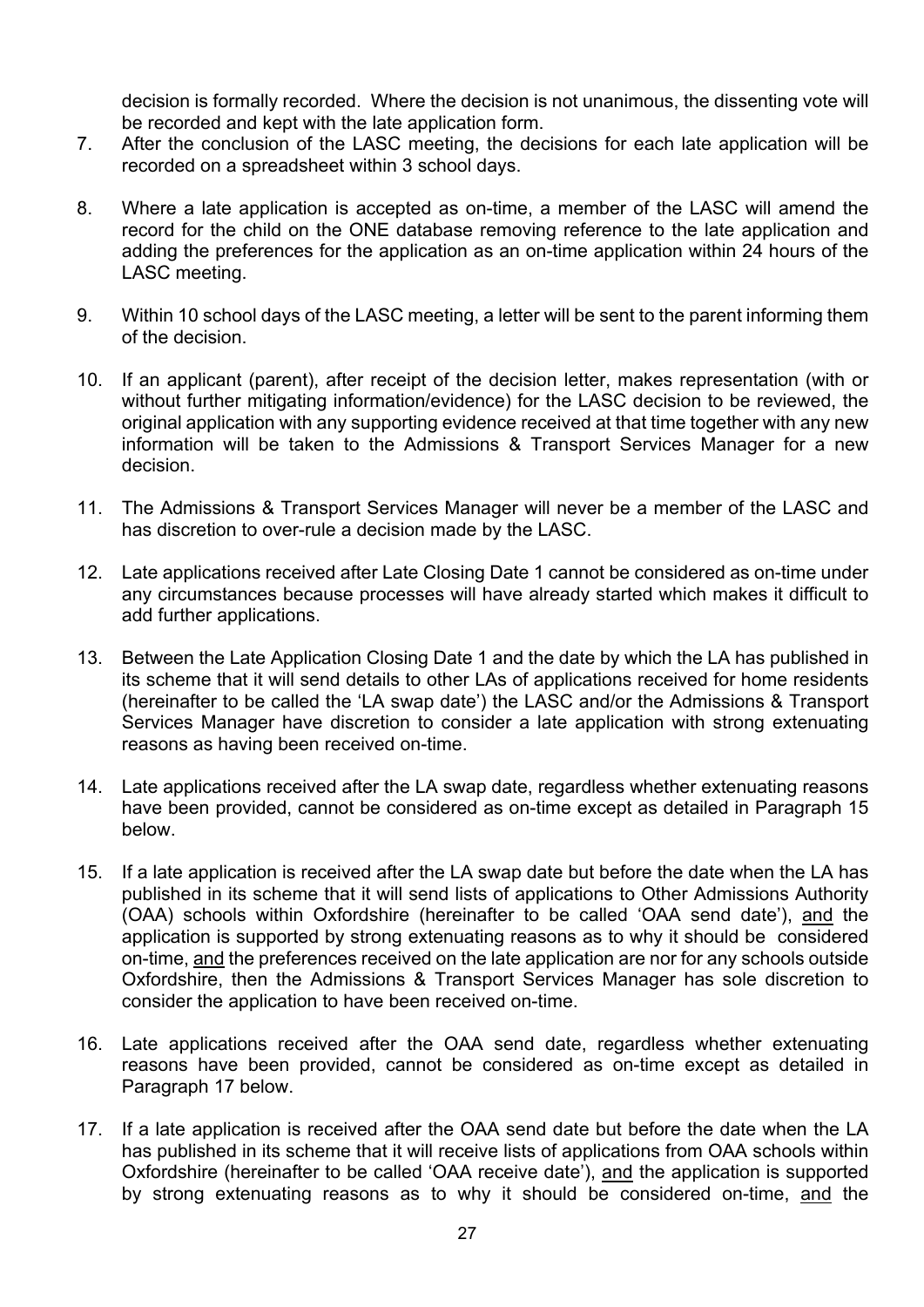preferences received on the late application are not for any schools outside Oxfordshire or for any OAA schools within Oxfordshire, then the Admissions & Transport Services Manager has sole discretion to consider the application to have been received on-time.

- 18. Late applications received after the OAA receive date, regardless whether extenuating reasons have been provided, cannot be considered as on-time under any circumstances.
- 19. Late applications and late changes of preference received after the Late Closing Date 1 but by 5pm on the date when responses to the offers made on National Offer Day should be received as detailed in the LA's scheme (hereinafter to be called the 'Response Date') will be considered as late applications for the second round of the admissions process as detailed in the LA's scheme. The National Offer Day is:

1 March (or next working day) for applications for secondary school transfer;

1 March (or next working day) for applications for transfer from secondary school to Studio Schools/ UTCs:

16 April (or next working day) for applications for transfer from infant school to junior or primary school;

16 April (or next working day) for applications to start primary or infant school for the first time.

The Response Date is usually approximately 15 school days after National Offer Day and is published each year in the LA's scheme.

- 20. The second round of the admissions process will run according to the dates published in the LA's scheme. For applications for secondary school transfer and transfer from secondary school to Studio Schools/UTCs the second round of the admissions process will run in April and notification will be sent out at the beginning of May. For application for transfer from infant to junior or primary school and to start primary or infant school for the first time, the second round of the admissions process will run in May and early June and notification will be sent out in mid-June. Exact dates will be published in the LA's scheme each year.
- 21. Late applications and late changes of preference received after the Response Date will not be considered in the second round of the admissions process. Such late applications will be considered after the response date for the second round of the admissions process as published in the LA's scheme.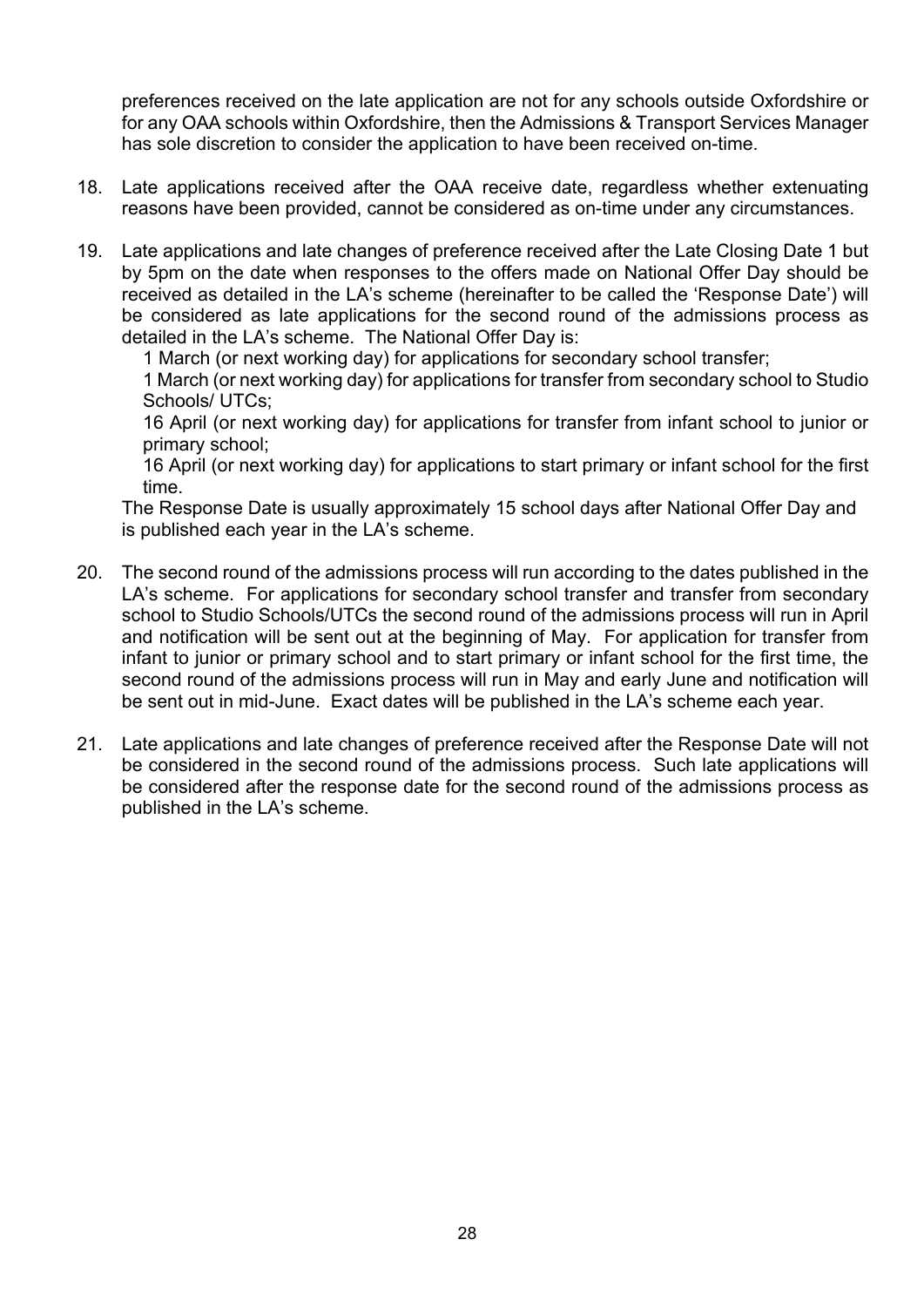### **ANNEX D**

### **MEASURING DISTANCES FROM HOME TO SCHOOL**

**There are two ways to measure children's distances from home school for admissions purposes to determine which children live closest to the school. These are "shortest designated route" and "straight line distance".** 

**The shortest safe route is also measured from home to school. This route and distance is used to determine whether a child is eligible for free home to school transport.** 

The LA currently uses the "shortest designated route" to measure home to school distances for children to all schools where the LA is the Admissions Authority

Some OAA schools also use "shortest designated route".

Some OAA schools use "straight line distance".

#### **"Shortest designated route"**

This route is defined on the LA's Geographic Information System.

 councils. The seed point normally falls within the bounds of a property. The accuracy of seed point, but this is not necessary for most addresses. It is not possible to verify the individual location The start point of a measurement is the "seed point" of the home address. The "seed point" is provided by Ordnance Survey from information compiled from Royal Mail and/or district or city points is to the nearest ten centimetres. It is possible to move the location of an individual seed of every seed point prior to measuring due to the number of addresses in Oxfordshire and surrounding areas.

From the seed point the route firstly connects to the nearest point of the digitised network.

 the LA has a more accurate start point than internet-based mapping solutions and the ITN has The digitised network is constructed from road data supplied by Ordnance Survey called the Integrated Transport Network (ITN). The Integrated Transport Network has been accurately digitised to measure along the centre of roads and takes corners at right angles. This is the same underlying information as used by internet-based mapping solutions (e.g. Google Maps). However, been augmented by the LA to take into account other available public routes (e.g. alleyways, public footpaths, bridleways, etc). The augmented ITN used by the LA is accurate to at least 1 metre.

All 548,000 kilometres of roads in Great Britain are accurately mapped in a consistent and logical network. The network does not include routes that are not defined as public; these include crossing parks with no paths where the park is not open and available all the time, "short-cuts" across patches of open land without paths, or footpaths across private land which are not defined by Ordnance Survey as public routes.

The end point of the route is the nearest open gate of the school first arrived at from the direction of travel from the seed point that is officially available for use by students for entry and exit to the school site at the start and end of the school day. The location of these gates has been set by the LA. The LA consults with each individual school annually to ensure accurate placement of the gate and its availability for use.

The shortest designated route is established using an algorithm within the bespoke software used